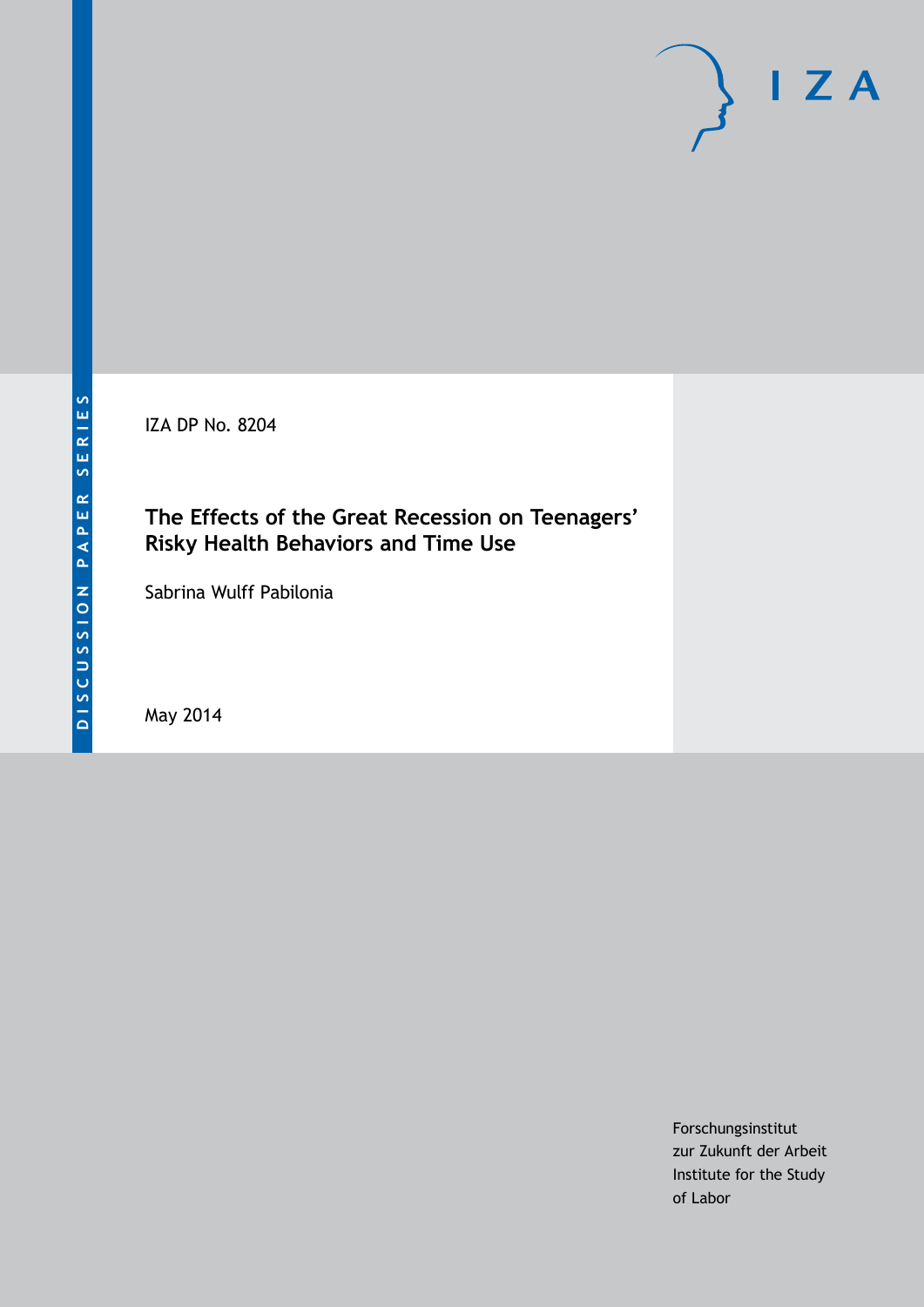# **The Effects of the Great Recession on Teenagers' Risky Health Behaviors and Time Use**

**Sabrina Wulff Pabilonia**

*U.S. Bureau of Labor Statistics and IZA*

Discussion Paper No. 8204 May 2014

IZA

P.O. Box 7240 53072 Bonn Germany

Phone: +49-228-3894-0 Fax: +49-228-3894-180 E-mail: [iza@iza.org](mailto:iza@iza.org)

Any opinions expressed here are those of the author(s) and not those of IZA. Research published in this series may include views on policy, but the institute itself takes no institutional policy positions. The IZA research network is committed to the IZA Guiding Principles of Research Integrity.

The Institute for the Study of Labor (IZA) in Bonn is a local and virtual international research center and a place of communication between science, politics and business. IZA is an independent nonprofit organization supported by Deutsche Post Foundation. The center is associated with the University of Bonn and offers a stimulating research environment through its international network, workshops and conferences, data service, project support, research visits and doctoral program. IZA engages in (i) original and internationally competitive research in all fields of labor economics, (ii) development of policy concepts, and (iii) dissemination of research results and concepts to the interested public.

<span id="page-1-0"></span>IZA Discussion Papers often represent preliminary work and are circulated to encourage discussion. Citation of such a paper should account for its provisional character. A revised version may be available directly from the author.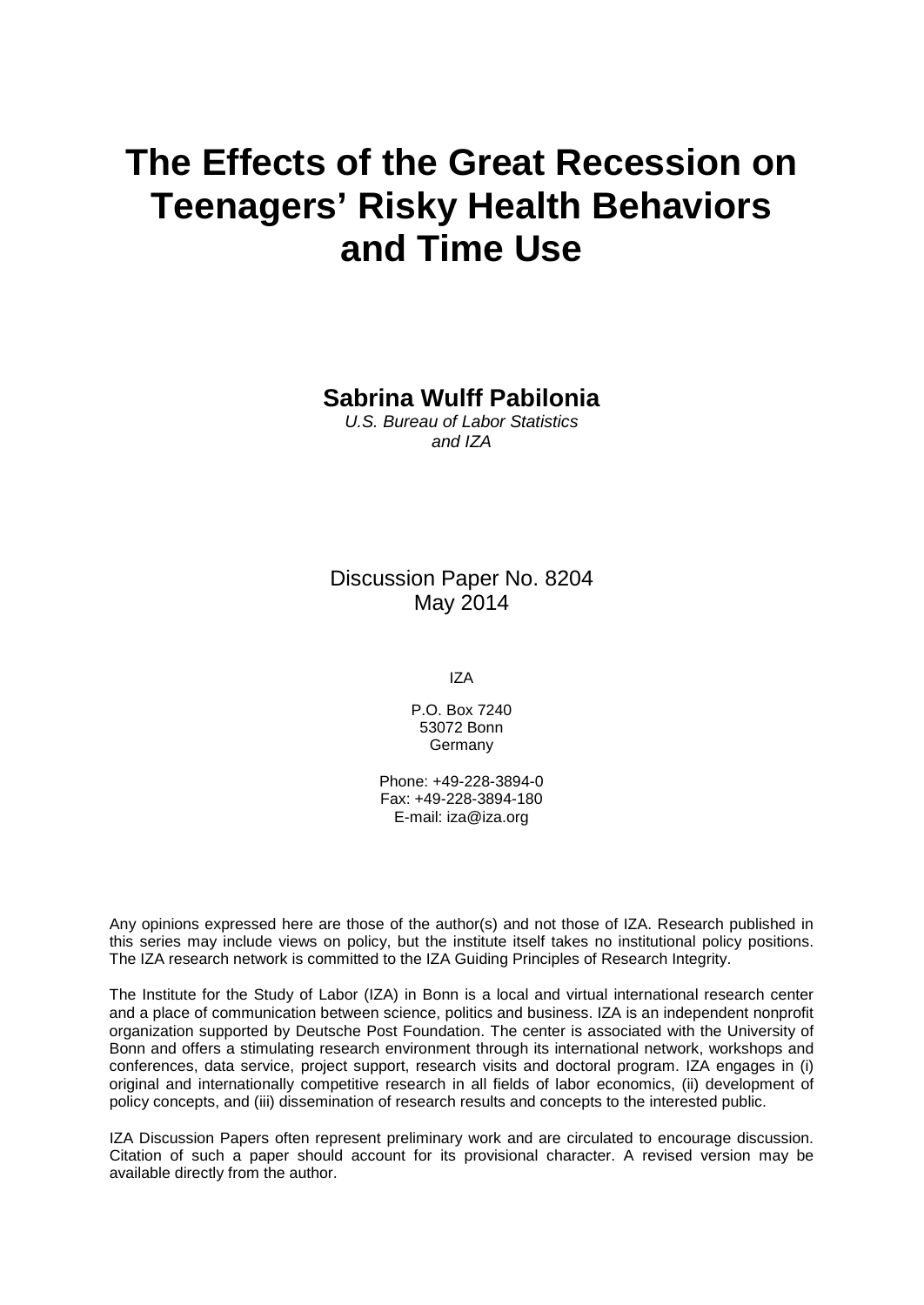IZA Discussion Paper No. 8204 May 2014

## **ABSTRACT**

### **The Effects of the Great Recession on Teenagers' Risky Health Behaviors and Time Use[\\*](#page-1-0)**

This paper uses individual-level data from both the 2003-2011 American Time Use Survey and Youth Risk Behavior Survey and state-level unemployment rates to examine the effects of the Great Recession on teenagers' activities. I present results by gender and gender by race/ethnicity. Over the period, I find changes in sexual activity for males associated with changes in time spent with parents; but results vary significantly by race. In addition, Hispanic males gained weight during the recession, due perhaps to a decrease in time spent playing sports. Hispanic females, on the other hand, made greater educational investments while spending less time working. All females significantly decreased TV viewing during the Great Recession. However, there were signs that female teenagers were stressed as they slept less and were more likely to smoke regularly.

JEL Classification: J22, J11

Keywords: teenagers, risky behaviors, time use, Great Recession, economy

Corresponding author:

Sabrina Wulff Pabilonia U.S. Bureau of Labor Statistics 2 Massachusetts Ave. NE, Rm. 2180 Washington, DC 20212 USA E-mail: [Pabilonia.Sabrina@bls.gov](mailto:Pabilonia.Sabrina@bls.gov)

All views expressed are those of the author and do not necessarily reflect the views or policies of the U.S. Bureau of Labor Statistics. I would like to thank Melinda Sandler Morrill, Younghwan Song, Charlene Kalenkoski, and participants at the 2011 International Perspectives on Time Use Conference at the University of Maryland and 2014 Society of Labor Economists' Annual Meeting for useful suggestions.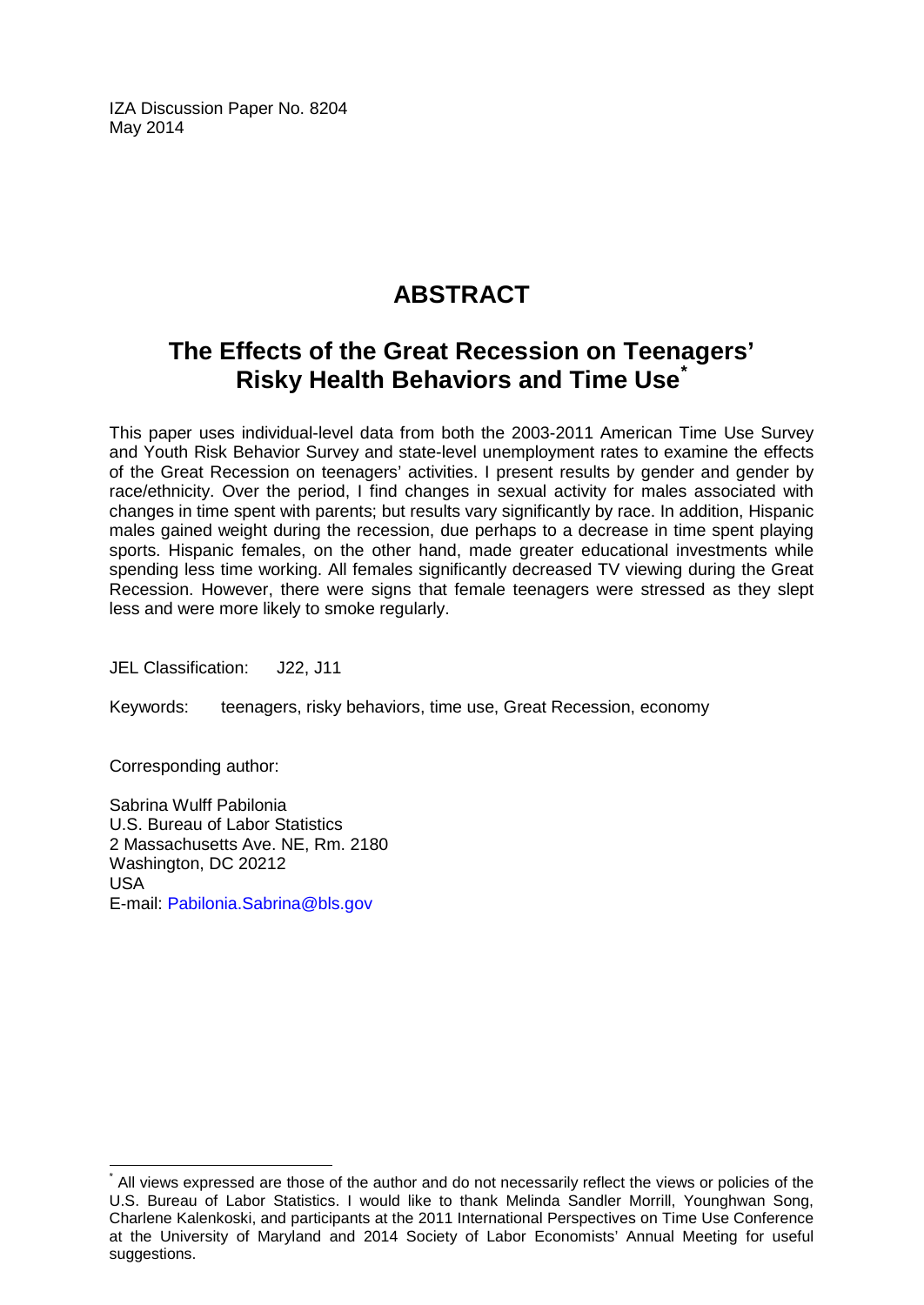#### **1. Introduction**

Job losses during and after the Great Recession of 2008-09 have had a tremendous impact on the health and incomes of a large number of Americans. Although numerous papers have examined the total economy-wide effects of the Great Recession on adults and families, none has specifically focused on effects of the Great Recession on the health and human capital investments made by teenagers aged 15-17, an especially vulnerable segment of the population. Teenagers may be affected by changes in macroeconomic conditions through numerous channels, including by direct changes to their own labor demand and future employment expectations, and by the stress resulting from the job losses experienced by their parents or the parents of their classmates (Ananat *et al.*, 2012; Arkes and Klerman, 2009; Bell and Blanchflower, 2011). The direction of the total effects of the economy on teenagers' risky behaviors and time use is ambiguous (Arkes and Klerman, 2009).

A number of studies have found that during previous economic downturns, some teenagers engaged more than usual in risky health behaviors such as substance abuse and sexual activity (Arkes, 2007; Arkes and Klerman, 2009; Levine, 2001). Arkes (2009) also found changes in teenage weight over the cycle, with male teenagers losing weight and female teenagers gaining weight in weaker economic periods. However, these researchers lacked time diary data to examine some of the potential explanations, for example changes in parental supervision, for these changes in behavior over the business cycle. Even though parents may lose their jobs in a recession or have their hours cut, this does not necessarily mean that they will spend more time with their children, because their children are in school during the majority of the hours parents would typically be working. In fact, Morrill and Pabilonia (2012) found that mothers, who are still the primary childcare providers in the U.S., work more hours on the

1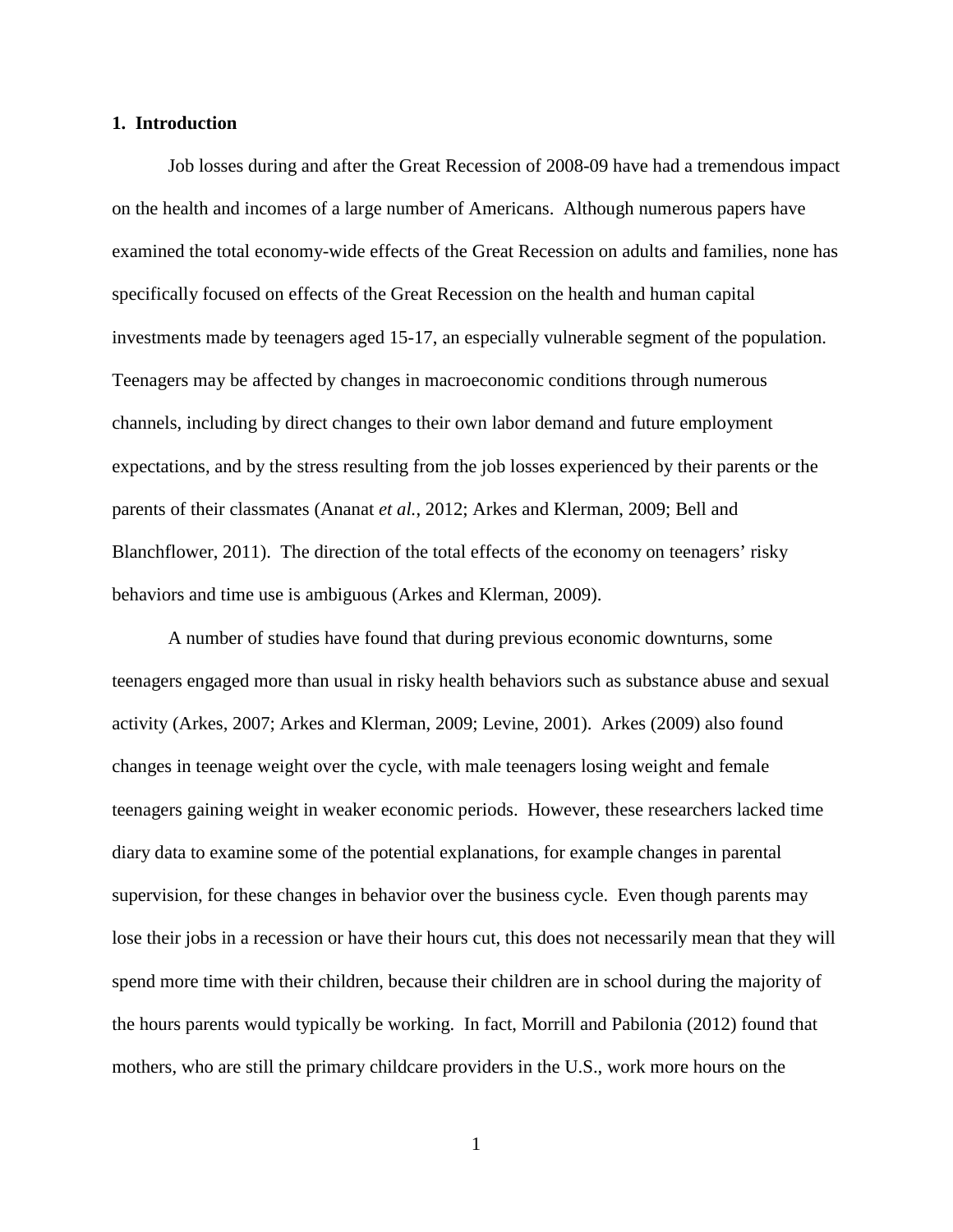weekends as the state-level unemployment rate increases, suggesting that parental supervision on weekends could fall. Aizer (2004) has documented that children aged 10-14 who are left unsupervised after school may engage more in risky behaviors such as skipping school, using alcohol or drugs, stealing something, or hurting someone. In addition, family members may choose to spend less time together if they are stressed or depressed due to financial difficulties.

The goals of this paper are to 1) provide a description of the total effects of the economy on teenagers' risky health behaviors during the most recent recession, 2) examine several hypotheses about the potential reasons for these changes in behavior, including changes in the time teenagers spend being supervised by their parents, changes in time spent working, and changes in sports participation, and 3) describe other effects that the Great Recession has had on teenagers' other major uses of time, especially effects related to investments in schooling-related human capital, which may affect the future earnings of this new cohort just beginning to enter the labor market. This paper uses state-level unemployment rates to proxy for macroeconomic conditions in order to examine the total effects of the economy on teenagers' activities. Results indicate that the effects vary by both gender and race/ethnicity. Hispanic male teenagers engage more in sexual activity during poorer economic conditions, while black male teenagers engage less in sexual activity. These patterns are consistent with changes in parental supervision over the business cycle, with Hispanic male teenagers spending less time with a parent in weaker economic conditions and black male teenagers spending more time with at least one of their parents. Also, consistent with a decrease in parental supervision, Hispanic male teenagers were more likely to have drunk alcohol in the past 30 days when the unemployment rate was higher. At the same time, teenage girls were not any more or less likely to spend time with their parents over the business cycle, but they did spend less time working during the recession. Hispanic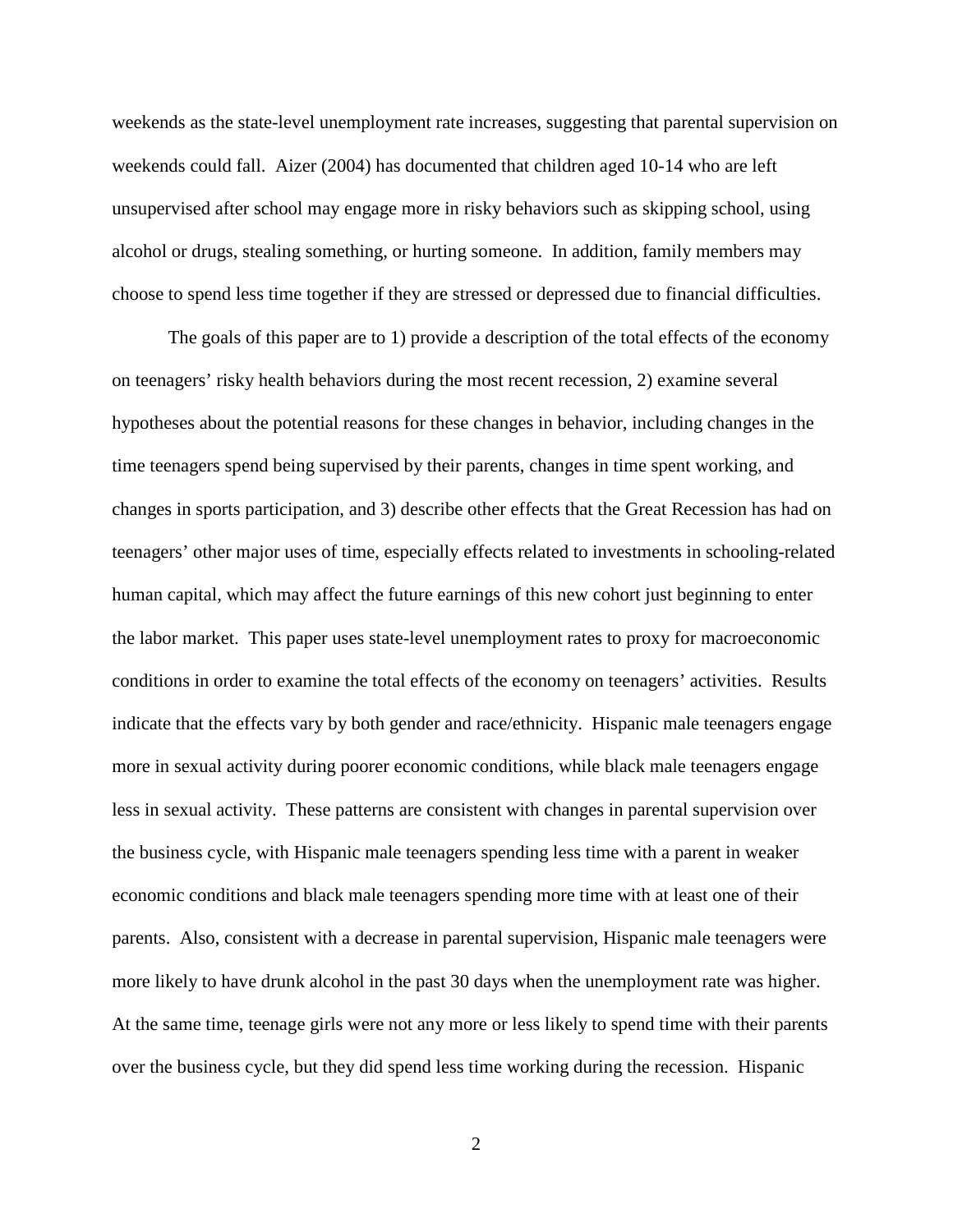female teenagers spent more time on educational activities, and all females significantly decreased their TV viewing, both changes of potential benefit for future outcomes. However, teenage girls also slept less and smoked more regularly.

#### **2. Data and Descriptive Statistics**

This paper primarily uses two pooled cross-sectional data sets covering the period from 2003 to 2011: the Centers for Disease Control and Prevention's (CDC) National Youth Risk Behavior Survey (YRBS) and the Bureau of Labor Statistics' (BLS) American Time Use Survey (ATUS). In addition, I supplement information on youths' behaviors with information on state laws and state-level unemployment rates that may affect teenagers' activities. I describe each of these sources of data in more detail below.

#### **2.1 YRBS**

In 1991, the YRBS began interviewing high school students biannually. Data are available through 2011. Thus, it is unique in providing information on teenagers' risky behaviors before and through the Great Recession. I focus on high school students aged 15-17 during the period of time that matches the ATUS collection period (2003-2011), as I want to examine possible explanations for the effects of changing state-level economic conditions on risky behaviors. The upper age limit is 17 because many youths older than this have graduated from high school and may be living away from their parents. (However, I include estimates for all high school students and the entire sample period in the Appendix.)<sup>1</sup> Almost all students

<span id="page-5-0"></span> $<sup>1</sup>$  Height and weight were not reported before 1999. Therefore, it is only possible to examine the</sup> effects of changes in economic conditions on the probability of being overweight or obese from 1999-2011.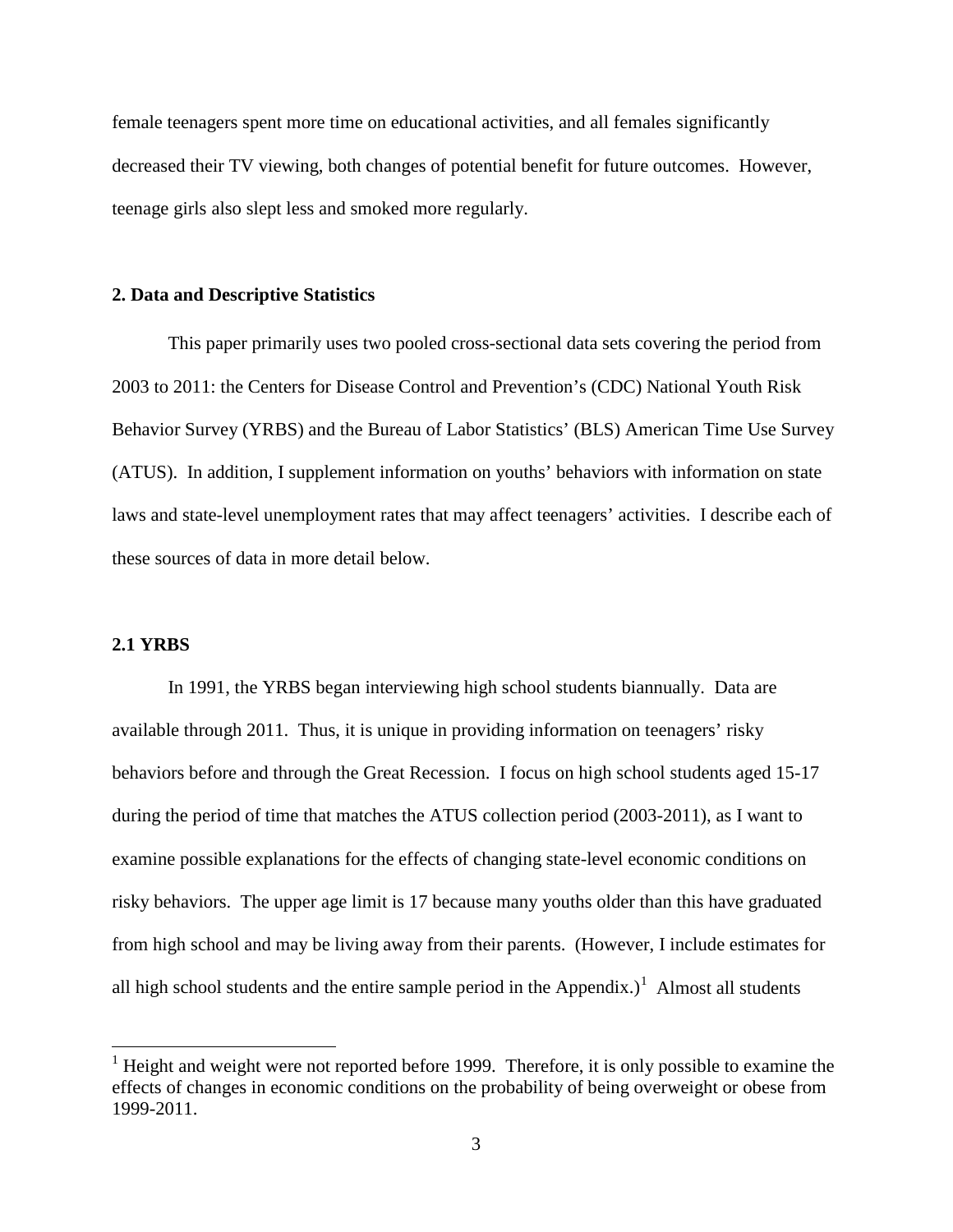were interviewed between January and June. One of the drawbacks of the survey compared to other surveys capturing information on risky behaviors, such as the NSLY97, is the limited demographic information collected. The YRBS collects individual-level information such as age and grade in school as well as race and ethnicity, but no information about the teens' parents or siblings. However, many of the results are similar to those found using the NLSY97. The YRBS also cannot capture the effects of changes in state-level economic conditions on risky behaviors that may operate through changes in school enrollment. State indicators are available upon request from the CDC. Therefore, I can control for state-level economic conditions as well as specific state laws that may affect teenagers' activities. Even though weights are available that when applied make this survey nationally representative of  $9<sup>th</sup>$  through  $12<sup>th</sup>$  graders, not all states were surveyed. From 2003 to 2011, there were respondents in 13 states in all survey years, respondents in 4 states for 4 of the survey years, respondents in 8 states for 3 of the survey years, respondents in 11 states for 2 of the survey years, and respondents in 7 states for only one of the survey years.

The YRBS sample of high school students aged 15-17 includes 27,894 males and 26,770 females. More details on the sample selection can be located in Appendix Table A1. Table I shows the weighted percentage of high school students participating in various risky behaviors each year, by gender, and by race/ethnicity subgroups within gender groups. The table covers three basic groupings of health-risk behaviors: sexual activity, drug and alcohol use, and carrying excessive weight. From 2003 to 2011, teenage sexual activity in the three months preceding the survey fell slightly overall, with most of the decrease occurring among black and Hispanic youths. However, contraceptive use at last intercourse also fell, more dramatically so for teenage girls. Smoking and alcohol use also fell over the period, again most dramatically for females.

4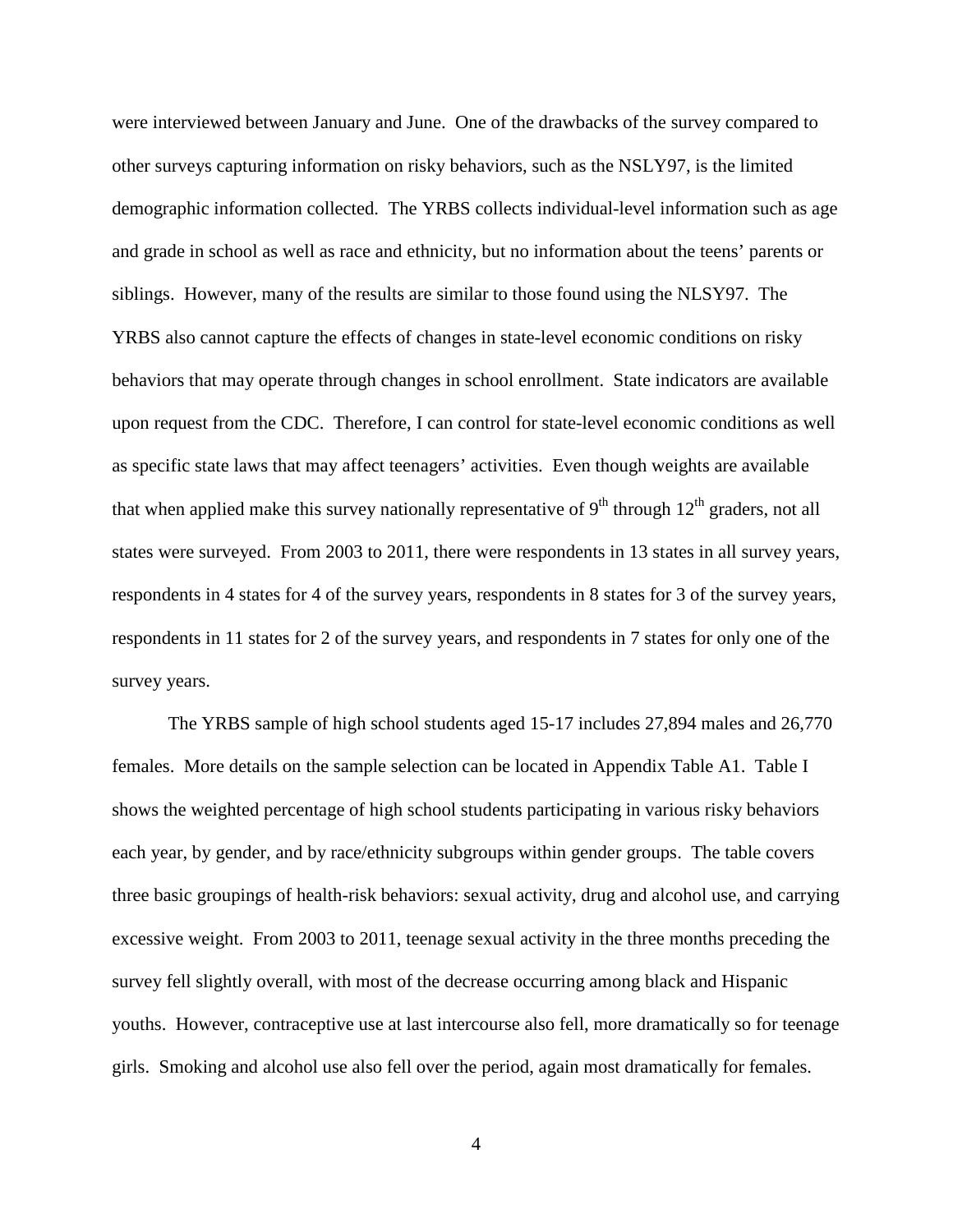Marijuana use did not follow any specific trend over the period. Finally, the percentage of teens considered overweight or obese was slightly lower during the recession and its aftermath (2009- 2011) than during the preceding expansion from 2005-2007. In all years, non-Hispanic black females were much more likely to be overweight or obese than their peers, while Hispanic males were more likely to be overweight or obese than their peers.<sup>[2](#page-5-0)</sup>

#### **2.2 ATUS**

This paper uses all data currently available from the nationally representative crosssectional American Time Use Survey (ATUS) – 2003-2011. This time use survey is unique in that it is an ongoing survey of individuals aged 15 and older and thus now well suited for examining the effects of the Great Recession on time use. Individuals may be interviewed any day of the year, except for the day before major holidays. Respondents are randomly selected from households from a subset of households that have completed their final interview for the Current Population Survey (CPS).

The ATUS updates some information from the CPS as well as collecting a 24-hour diary that begins at 4 P.M. the day prior to the interview. Respondents are asked to sequentially list their activities as well as where the activity took place and, for most activities, who was in the room with them if they were at home or who accompanied them on an activity if they were away from home ("with whom" information was not collected for times when the respondent reported sleeping, grooming, private activities, refused to classify type or can't remember, and working, the last category only prior to 2010). The response rate exceeded 53 percent in each year.

<span id="page-7-0"></span> $2$  Height and weight were self-reported by students. Overweight is defined as greater than or equal to 85% on the body-mass-index (BMI) percentile chart based upon age and gender. Obese is defined as greater than or equal to 95% on the BMI percentile chart based upon age and gender.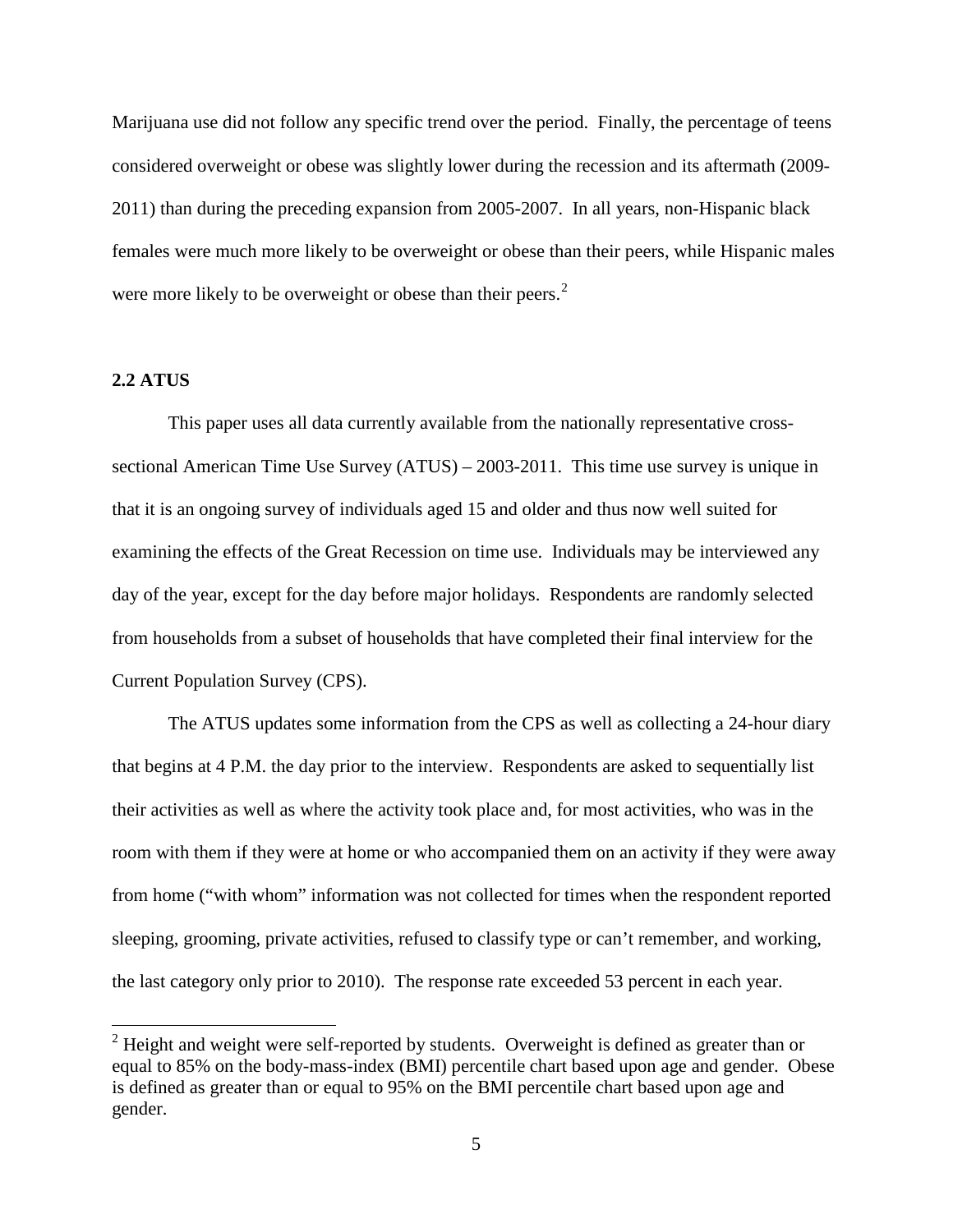Approximately half of diaries were recorded for weekdays and the other half for weekend days. ATUS final weights, reweighted for equal day of the week representation for the male and female teen subsamples separately, are used in all analyses. Estimates from time diaries of time spent on activities are thought to be more accurate than those from usual retrospective questions, as they are less subject to aggregation bias, recall bias, and social desirability bias (Bianchi et al., 2006).

The ATUS sample includes 1,974 boys and 2,146 girls who were aged 15-17, lived with at least one parent, and were interviewed during the school year.<sup>[3](#page-7-0)</sup> Youths in all family structures and both enrolled and non-enrolled students are included in the sample in order to measure the total effects of the economy on the time use of all teenagers. Appendix Table A5 explains the sample selection criteria. All analyses in the paper are done separately for boys and girls, given the large differences in time they spend on some activities, the types of jobs they hold, and increasing differences in educational outcomes between the sexes.

#### *Measures of Time Use*

The outcome I examine is either the number of minutes a teen spends on an activity or, in the case of work, whether the teen was employed or worked on the diary day. In most cases, the time a teen spends doing the activity is measured from minutes spent on activities during the 24 hour diary day. However, the ATUS diary also includes the end time of the last activity that was recorded in the diary. Usually, the respondent's last activity was sleeping; thus, it is possible to also construct a measure of the full night time sleep episode following the diary day. I first examine the time a teen spends with either parent, one potential measure of the level of parental

<span id="page-8-0"></span><sup>&</sup>lt;sup>3</sup> Youths interviewed from Memorial Day through Labor Day are excluded from the sample, because many teenagers are on summer vacation.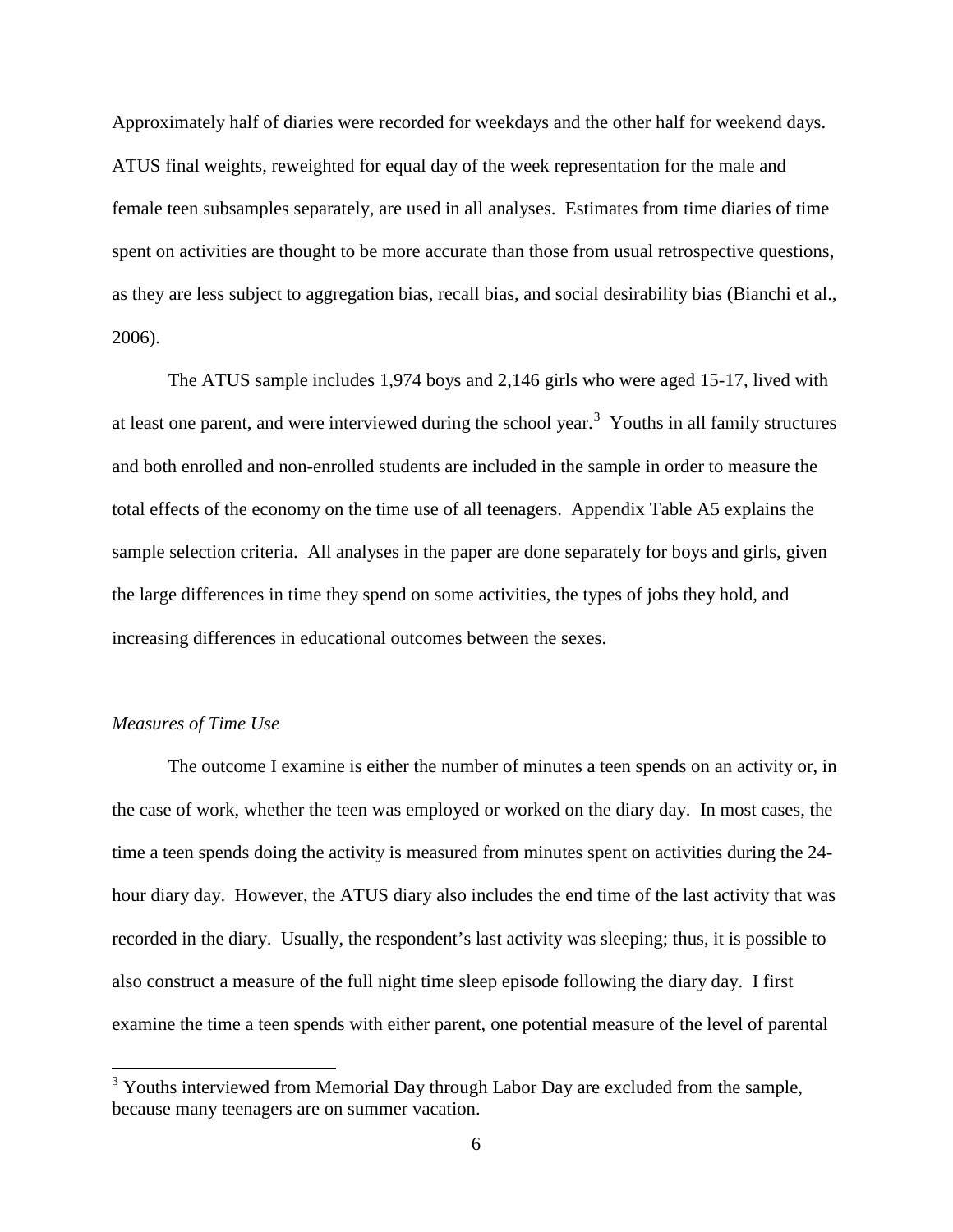supervision. I also consider the total time a teen spends with his or her mother and then the total time a teen spends with his or her father. A reduction in a teenager's time spent with parents may be detrimental, both because time spent unsupervised may be used for engaging in counterproductive or risky behaviors and because time with parents may be positively associated with cognitive and social development. Then, I examine the time and timing of teens' paid work. Finally, I examine other major activities that teens spend time on, including various educational activities, sports, sleep, watching television and playing computer games, household work, and general leisure, which may affect their current and future well-being.

#### **2.3 Macroeconomic Conditions**

The main independent variable used in the analysis is the state yearly unemployment rate, a standard proxy for macroeconomic conditions. The state yearly unemployment rate is created from monthly and annual data obtained from the BLS' Local Area Unemployment Statistics (LAUS) database. It is measured as either the average of the last 12 monthly unemployment rates, ending with the interview month when using the ATUS, or the previous year's annual unemployment rate when using the YRBS. A yearly rate is used instead of a shorter rate to smooth some of the volatility in the CPS estimate (Arkes and Klerman, 2009; Morrill and Pabilonia, 2012).<sup>[4](#page-8-0)</sup> The overall economy rate is used as opposed to a teenage rate because the goal of the paper is to examine how teenagers' behaviors change with an exogenous shock and not just how teenagers respond to changes in their own labor demand. In addition, although the teen unemployment rate moves together with the overall unemployment rate, it is definitely more

<span id="page-9-0"></span><sup>4</sup> However, a three-month rate produced similar estimates.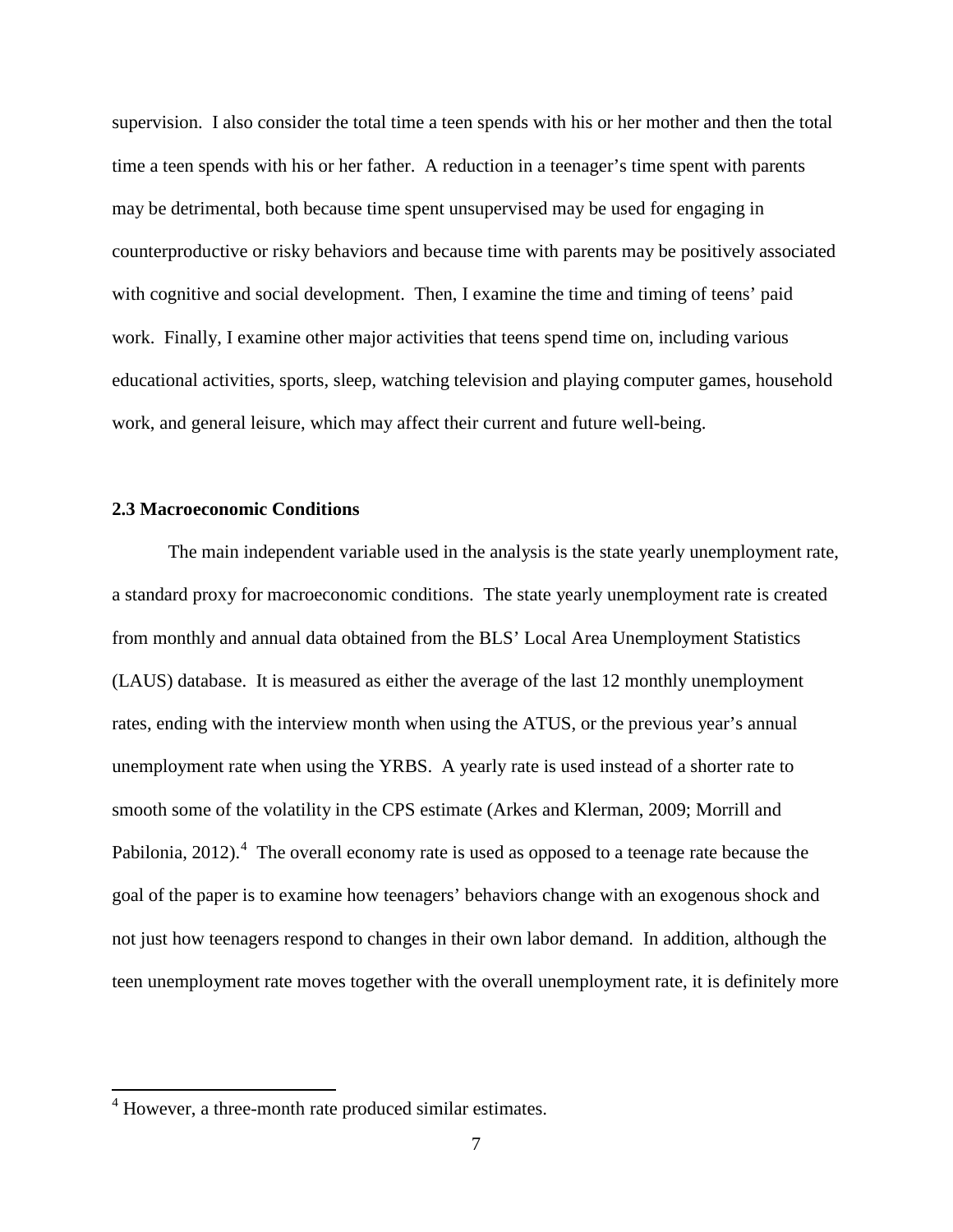volatile and not an official BLS publication at the state level because of the increased sampling error.

#### **2.4 State Laws**

In all regressions, I also control for the effects of state and federal minimum wage laws, the state maximum compulsory schooling age, and the state minimum age to obtain a driver's license. The minimum wage is the natural logarithm of the higher of the federal or state minimum wage in each state.<sup>[5](#page-9-0)</sup> Using the ATUS, Song (2012) found that higher minimum wages decrease teen employment and increase teen enrollment and time spent on education. The magnitude of these effects varied with the legal dropout age. Thus, I also include the state maximum compulsory schooling age, which ranged from 15 to 18 over the period. In addition, there were several increases during the period in the minimum age required to obtain a driver's license that would permit a student to drive legally to a place of employment without a parent present in the car, thus further decreasing student job opportunities at the time the recession hit (Pabilonia, 2001). Over the Great Recession, many states increased their cigarette taxes. In the smoking regressions, I include the real state cigarette price, which is measured as of November 1<sup>st</sup> of the year prior to the survey year and is the weighted average cigarette price per package of twenty cigarettes for all brands including generics and including state and federal excise taxes as reported in the Tax Burden on Tobacco: Historical Compilation (Orzechowski and Walker, 2011).

#### **3. Estimation and Results**

<span id="page-10-0"></span> $5$  The wage was adjusted for inflation using the CPI-U/100 (base year 1982-84).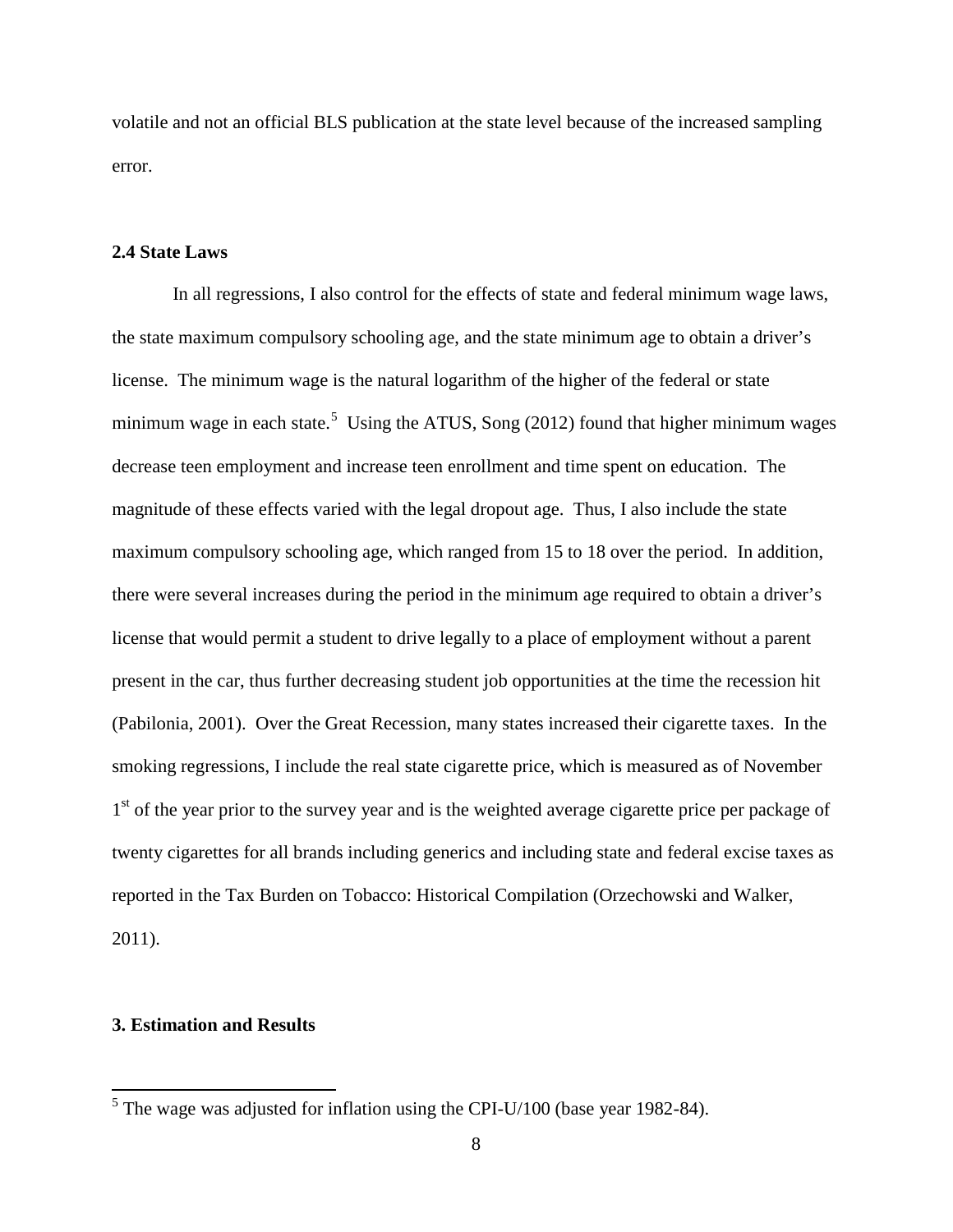#### **3.1 Risky Health Behaviors**

I first estimate the following series of linear probability models using Ordinary Least Squares  $(OLS)$ :

$$
Y_{ist} = \alpha + \beta \text{Urate}_{s,t-1} + X_{ist}\gamma + \eta Z_{st} + \delta_s + \theta_t + \varepsilon_{ist}
$$
 (1)

where Y*ist* is an indicator equal to one if teen *i*, living in state *s*, participated in a risky behavior in survey year *t* (where the length of time in which the behavior could occur varies by the behavior measured),  $\delta$ 's and  $\theta$ 's are state and year fixed effects respectively, Urate<sub>s,t-1</sub> is the state-level unemployment rate in year  $t$ -1,  $X_{ist}$  is a vector of individual-level variables and  $Z_{st}$  is a vector of state-level laws, ε*ist* is a stochastic disturbance term assumed to follow a normal distribution. X*ist* includes indicators for age, race and ethnicity (non-Hispanic black, Hispanic), and grade in school. Z*st* includes the state maximum compulsory schooling age, the natural logarithm of the minimum wage, the state minimum age for getting an unrestricted driver's license. In the smoking models, I also include the real state cigarette price. The key coefficient of interest is  $\beta$ , the effect of the unemployment rate on a teen's probability of participating in a risky behavior, which captures the effect of within-state variation in economic conditions over time relative to other states.<sup>[6](#page-10-0)</sup> Sample means for all variables used in these regressions are in Appendix Table A2.

Table II presents the estimated coefficient  $\beta$  using pooled cross-sectional data from the 2003-2011 YRBS, with separate estimates by gender, and then race/ethnicity subgroups by gender. For all regressions reported in the paper, robust standard errors are adjusted for clustering by state. The sample sizes for these analyses vary due to different nonresponse rates for the dependent variables.

<span id="page-11-0"></span> $6$  The year effects absorb the effects of the national business cycle.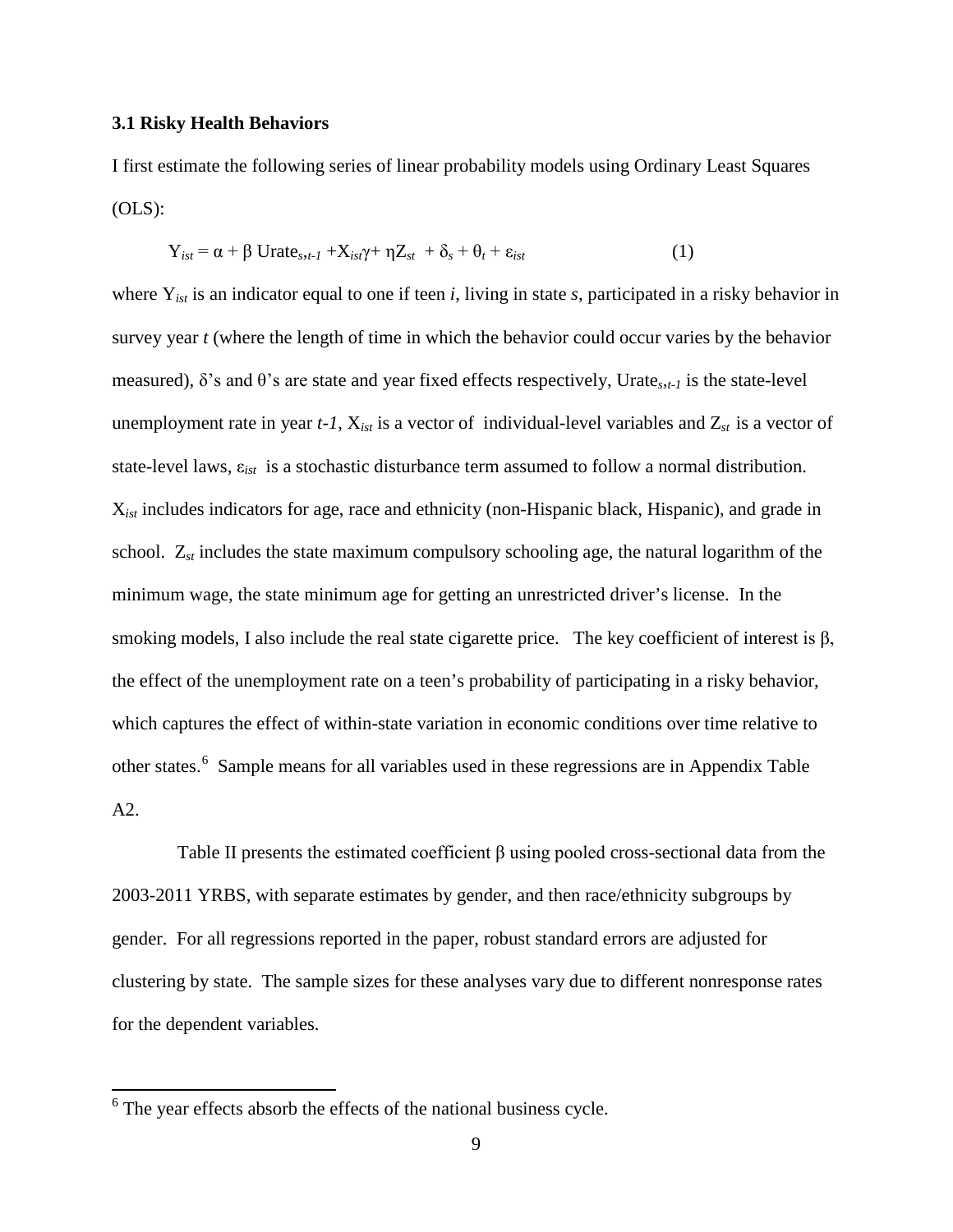Hispanic male teenagers aged 15-17 are more likely to have engaged in sexual activity in the prior three months during weaker economic times as measured by the previous year's unemployment rate. For a one-percentage point increase in the unemployment rate, the probability of having sex increases by 1.8 percentage-points. Black male teenagers, on the other hand, are less likely to engage in sexual activity. For a one-percentage point increase in the unemployment rate, the probability of their having sex decreases by 2.6 percentage-points. These contradicting effects of the unemployment rate on the sexual activity of male teenagers by race/ethnicity are consistent with Arkes and Klerman's (2009) findings for male teenagers during the late 1990s and early 2000s. However, I do not find any significant effects of the Great Recession on female teenagers' sexual behavior whereas Arkes and Klerman (2009) found evidence of counter-cyclical sexual activity among female teenagers.

Similar to Arkes (2007), I find a few statistically significant positive effects of weakening economic conditions upon drug and alcohol use. Hispanic male teenagers were 2.2 percentage points more likely to have drunk any alcohol in the last 30 days for each one-percentage-point increase in the unemployment rate. For each one-percentage-point increase in the unemployment rate, black male teenagers were 1.9 percentage points more likely to have used marijuana. Hispanic male teenagers were 1.2 percentage points more likely to have used marijuana, but the estimate was not significant at conventional levels. In the next section, I look for any evidence of changes in parental supervision that could explain these changes in sexual activity and drug and alcohol use over the business cycle. Even though regular smoking among teenagers has fallen each year over the period, I find that NBNH female teenagers were 0.9 percentage points more likely to have smoked every day in the past 30 days for each onepercentage-point increase in the unemployment rate. This is the only result showing an increase

10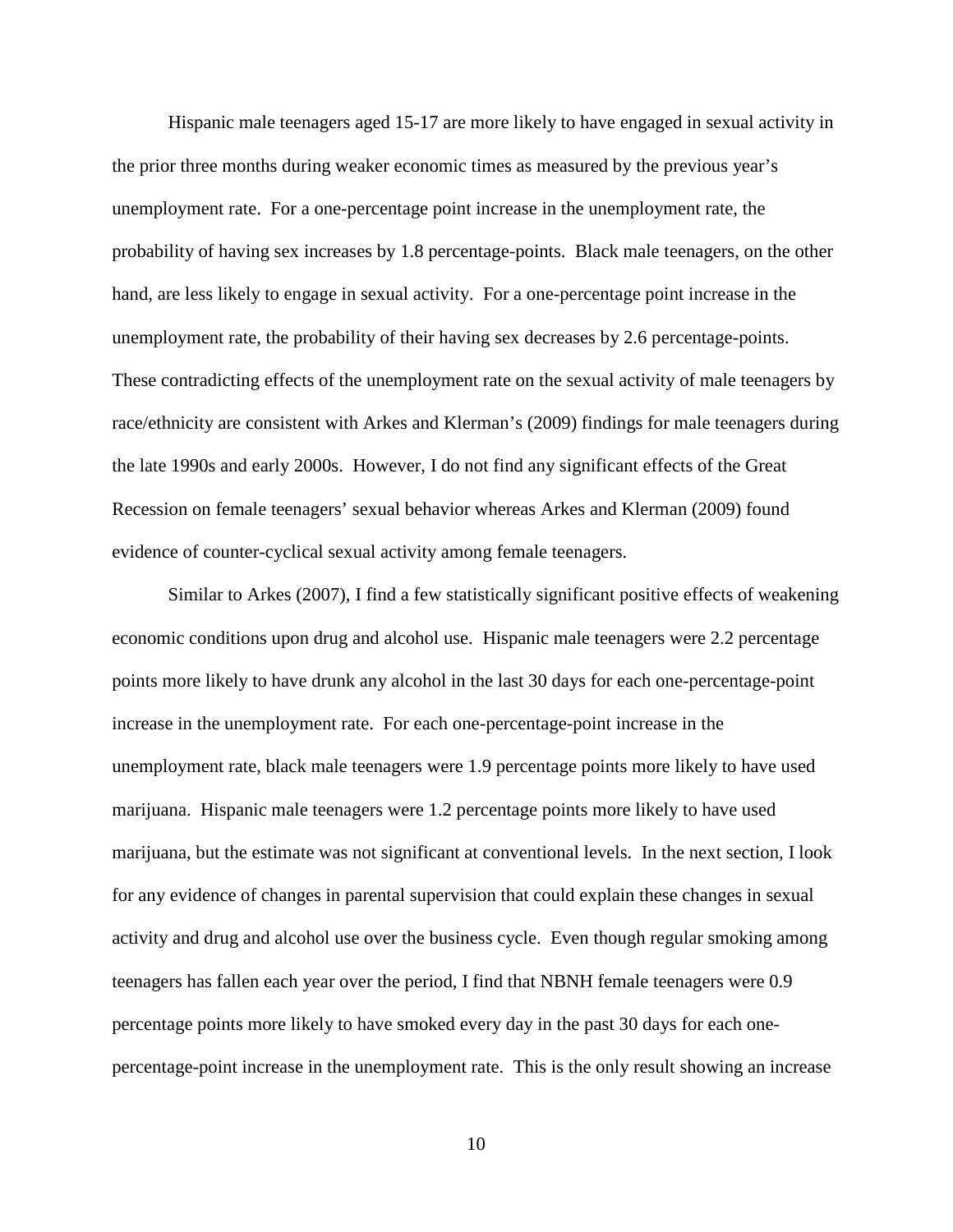in risky behaviors among females during the recession. This finding is also consistent with recent evidence by Cheng and Kenkel (2010) that smoking has recently shifted from being a normal good to an inferior good.

Finally, I find that Hispanic male teenagers' weight increased during the Great Recession. For a one-percentage-point increase in the unemployment rate, they were 1.7 percentage points more likely to be considered obese. There were no changes in female teenagers' weight. Thus, these results differ from Arkes' (2009) findings on changes in teenage weight in the previous recession, although he did not present separate estimates by race and ethnicity. In the next section, I look for any evidence of changes in time use, such as a corresponding decrease in physical activity or increase in TV-watching, which could help to explain this change in weight.<sup>[7](#page-11-0)</sup>

Results for all high school students aged 12-18 are shown in Appendix Table A3. Results for the entire YRBS sampling period (1991-2011) are shown in Appendix Table A4. Among all high school students, I do not find statistically significant changes in male teenagers' participation in sexual activity over the business cycle, although NBNH male teenagers were less likely to use contraceptives if they engaged in sexual intercourse when the unemployment rate increased. I find similar effects of the unemployment rate on drug and alcohol use and the effect of the unemployment rate on marijuana use is not significant for Hispanic males (Table A3). There are no significant effects of the unemployment rate on teenagers' weight. Over all years (1991-2011), I find that Hispanic male teenagers' sexual activity is counter-cyclical (Table A4). In addition, black and Hispanic male teenagers' alcohol and drug use is counter-cyclical. NBNH

<span id="page-13-0"></span> $<sup>7</sup>$  Physical activity could change because of changes in recreational sports or work-related</sup> exertion over the business cycle. For example, Colman and Dave (2013) found that among loweducated adult males, total physical exertion declined as work-related exertion due to job-loss decreased more than recreational sports, TV-watching, sleeping, childcare, and housework increased during the Great Recession.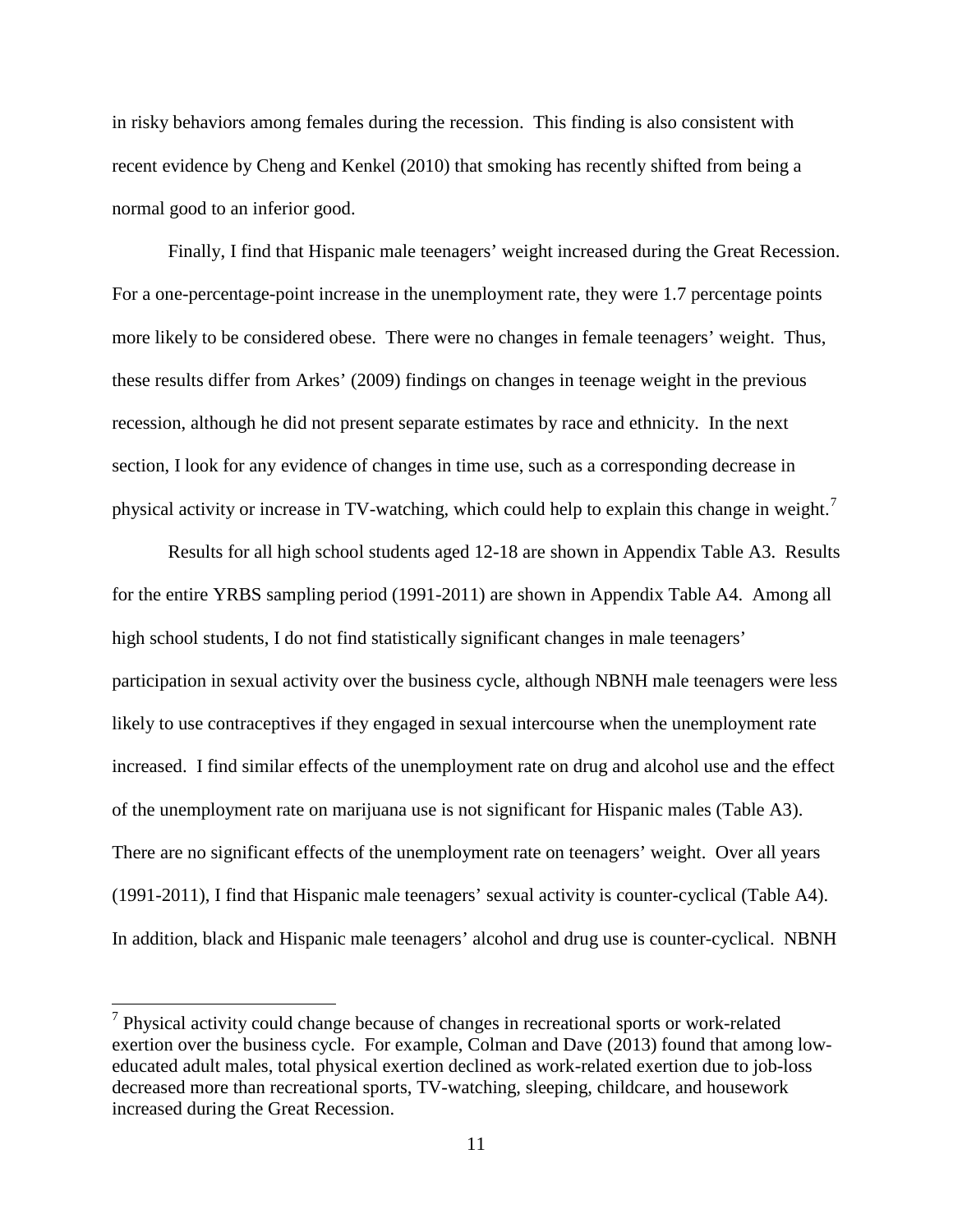male teenagers were less likely to be obese when the unemployment rate increased in the prior recession, as found by Arkes (2009).

#### **3.2 Teenage Time Use**

Using data from the ATUS, I estimate the following model using  $OLS^8$  $OLS^8$ :

$$
Time_{ist} = \alpha + \beta \text{Urate}_{s,t-1} + \gamma X_{ist} + \eta Z_{st} + \delta_s + \theta_t + \varepsilon_{ist}
$$
 (2)

where Time<sub>ist</sub> is the number of minutes per day that teen *i* spends on various activities, living in state *s,* at time *t*; Urate*s*,*t-1* is the state-level unemployment rate averaged over the last twelve months (t-1),  $X_{\text{ist}}$  is a vector of observable individual and family-level variables,  $Z_{st}$  is a vector of state-level laws, α is a constant, δ's are state fixed effects, and θ's are year fixed effects. ε*ist* is a stochastic disturbance term assumed to follow a normal distribution. The key coefficient of interest is β, the effect of the unemployment rate on a teen's time use. X*ist* includes mother's and father's age and age squared, and indicators for age, mother's and father's education level (high school dropout, some college, college, missing), race and ethnicity (non-Hispanic black, other, Hispanic),  $1^{st}$  or  $2^{nd}$  generation immigrant, family structure (living with single mom, living with single dad), age of youngest household child (infant, preschooler, elementary), number of household children (two, three or more), household child older than age 18, lives with other adults, gender composition of the children (all boy, mixed gender), season, and respondent lives in SMSA. These controls are included based upon the previous literature on teenagers' time use derived from the ATUS, including Porterfield and Winkler (2007), Wight *et al.* (2009), Kofman and Bianchi (2012), and Kalenkoski and Pabilonia (2012). Z*st* includes the log of the state

<span id="page-14-0"></span><sup>&</sup>lt;sup>8</sup> When examining the probability of being employed or working on the diary day, I estimate linear probability models.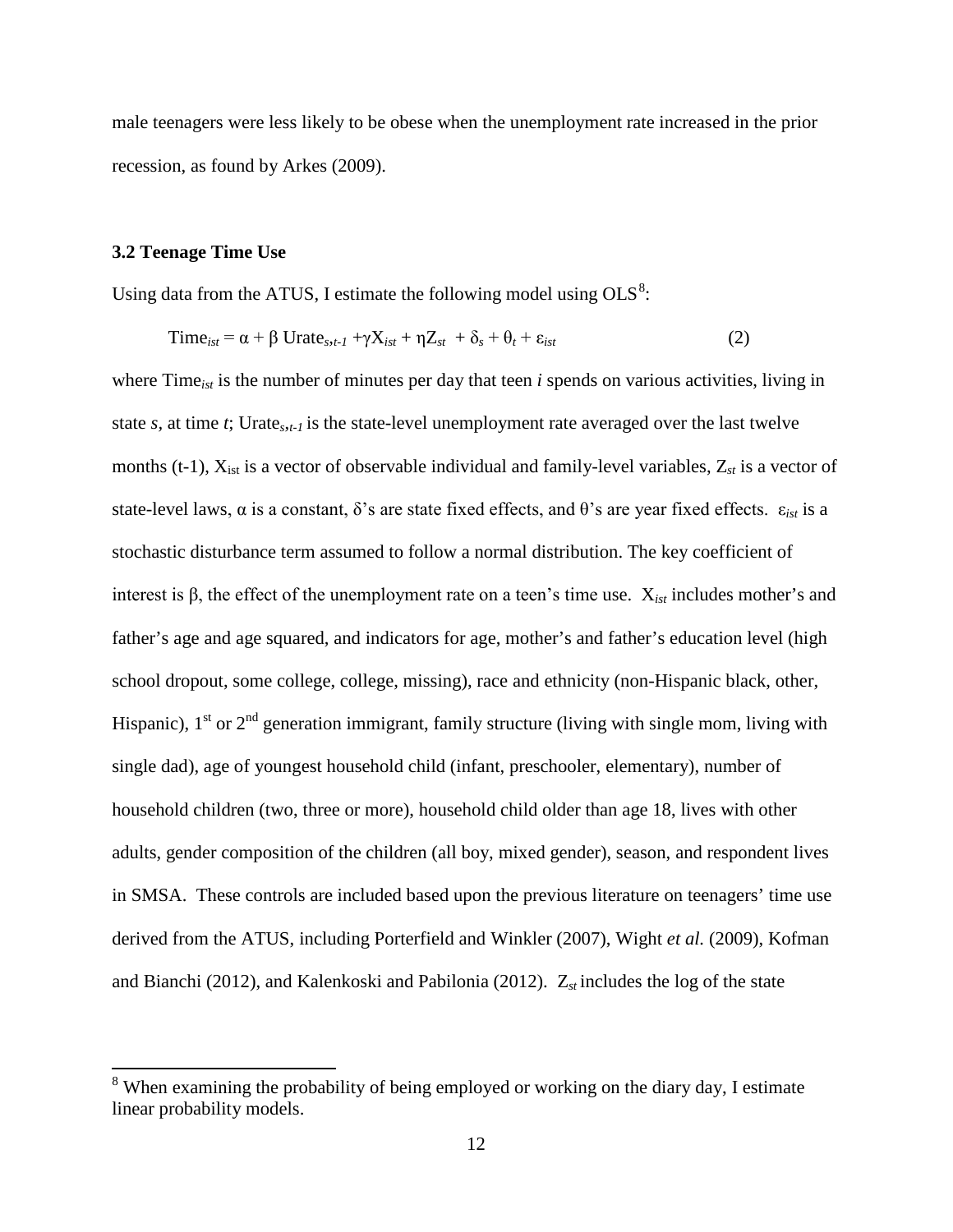minimum wage, state minimum driving license age, state maximum compulsory schooling age. Appendix Table A6 shows the means for the variables used in the time use analyses.

I first examine the effects of the economy on the total time spent by a teenager in the presence of at least one parent (one measure of parental supervision) as being a potential explanation for the previously observed changes in the probability of participating in risky health behaviors over the business cycle.<sup>[9](#page-14-0)</sup> Table III shows that teenage boys spent on average 7 minutes less per day with a parent for each one-percentage-point increase in the unemployment rate.<sup>10</sup> Over the Great Recession, the unemployment rate rose on average 5 percentage points; thus, this is a meaningful decrease in parental supervision as the economy weakened. Effects for non-black teenage boys were larger (10-11 minutes less per day) while non-Hispanic blacks spent more time with a parent (9 minutes more per day); but the estimates are imprecise due to smaller sample sizes. These differences in time spent by race/ethnicity correspond to the differences found in Table II in male teenagers' patterns of sexual activity over the business cycle. It is possible that these results differ by race/ethnicity because the Great Recession disproportionately affected the unemployment rate of black adults, potentially giving them more time for parental supervision (U.S. Department of Labor 2012). The time that male teenagers spend with parents also appears to fall most on non-school days and among the employed as the unemployment rate rises. It is possible that these effects result from changes in the timing of work that could make it more difficult for families to coordinate joint activities. I do not find any statistically significant differences in the time female teenagers spend with a parent over the

<sup>&</sup>lt;sup>9</sup> The ATUS only collects secondary childcare time for children under the age of 13. I also examined an alternative measure as the sum of both parents' time with children (as suggested in Folbre *et al.*, 2005), with similar results.

<span id="page-15-1"></span><span id="page-15-0"></span> $10$  Estimates for all the covariates are in Appendix Table A7.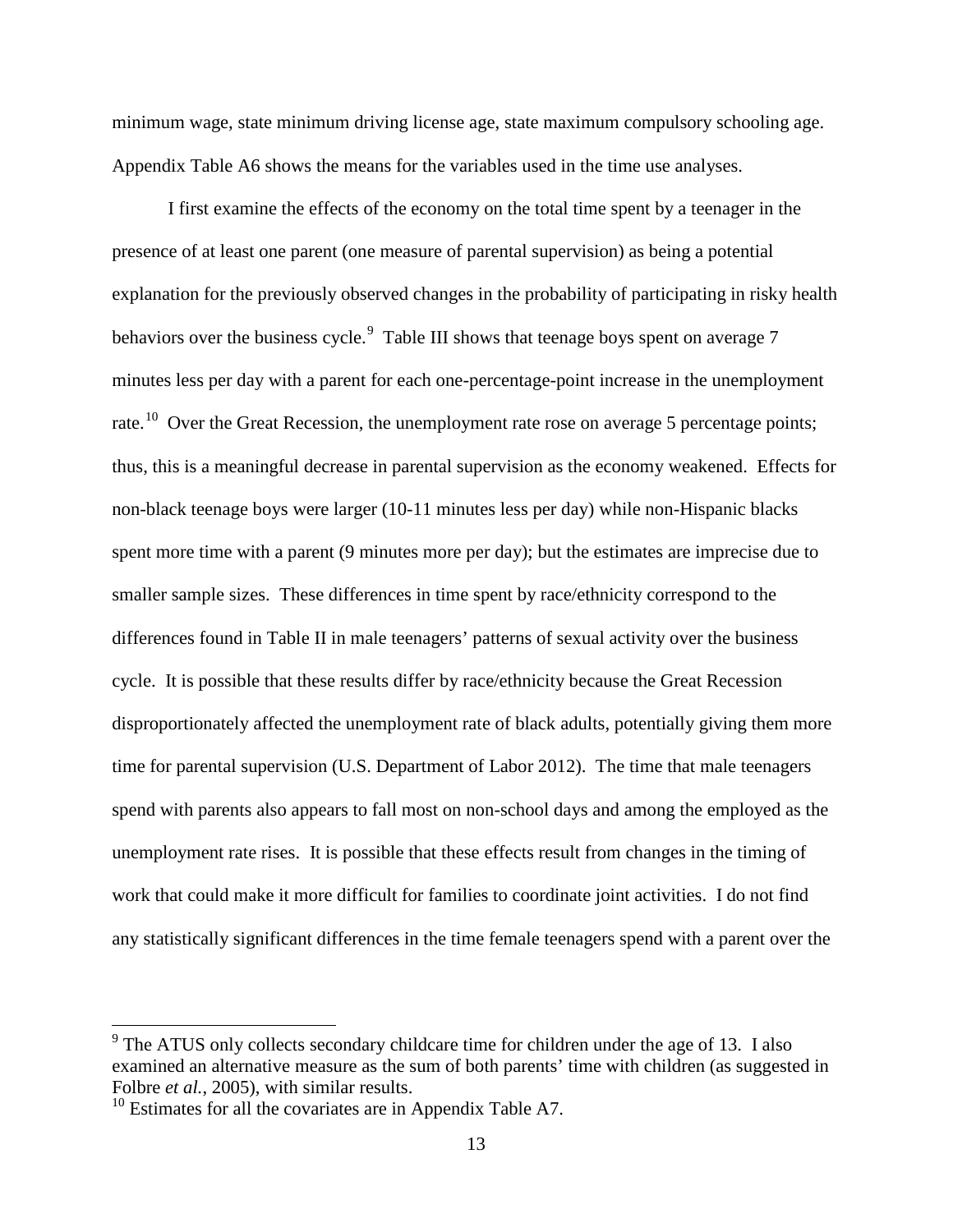business cycle (Table III), which is consistent with the findings in Table II that for females there were no changes in risky behaviors that are more likely to occur when a parent is not present.

I next examine the effects of the state-level unemployment rate on the time and timing of teenage paid work by gender (Table IV). It is not possible to consider all the effects of the unemployment rate on minutes worked by race/ethnicity, given the small sample sizes; however, Hispanic female teenagers work fewer minutes and are less likely to work on a weekday when the unemployment rate increases (estimates available upon request). Teenagers were not any less likely to be employed as the state unemployment rate increased over the recent recession when I controlled for other covariates; however, girls work significantly fewer minutes per day when state unemployment rates are higher. This negative effect of the unemployment rate on minutes worked is concentrated on weekdays. These gender differences in minutes worked may be due to the types of jobs that teens hold. In Table V, I show that employed girls are much more likely to babysit (i.e. childcare worker) or do sales work than are employed boys. Boys are more likely to hold maintenance jobs. The hours on these jobs may have been differently affected by the recession. For example, it may have been easier for families to cut back on babysitting hours. In addition, I note that a higher percentage of employed girls held a sales job after the financial crisis than in years before the crisis while a smaller percentage babysat or held a maintenance position.

I also consider the time teenagers spend with their mothers separately from the time they spend with their fathers. Results in Table VI indicate that teenage boys spend significantly less time with their mothers when the unemployment rate increases, which may account for the reduction in total parental supervision, because much of the time that fathers spend with their children is time that they also spend with the mother. This is consistent with Morrill and

14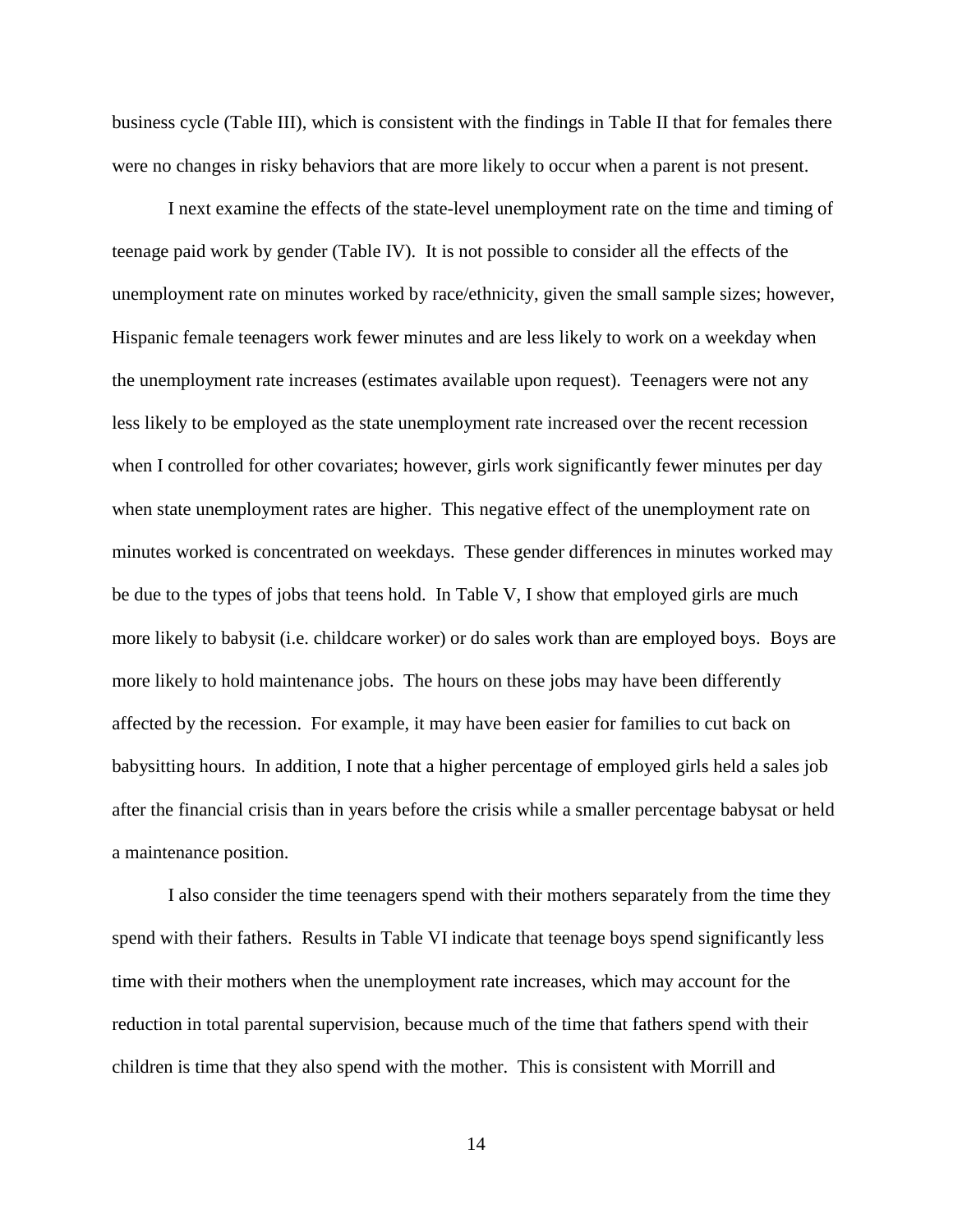Pabilonia's (2012) finding that mothers in two-parent families were more likely to work on weekend days when the unemployment rate was relatively high, which may also explain why results for total parental supervision were stronger on non-school days. One reason that I do not find similar results in Table VII for teenage girls may be that mothers usually spend more time, on average, with teenage daughters than with teenage sons (126 minutes versus 90 minutes). This could be either because mothers prefer spending time with daughters or because daughters need more developmental time with mothers, making it a priority (Lundberg *et al.*, 2008).

Finally, I examine teenagers' other major uses of time: school-related activities, sports, sleep, and screen time (e.g. TV and video games).<sup>11</sup> I find that male teenagers play sports less and sleep more at night when the unemployment rate increases (Table VI). The former effect could be related to the costs of participating in high school sports [or club sports] because schools increased afterschool sports fees and even eliminated some sports programs during the recession (Garcia, 2009). When I examine the changes in sports by race/ethnicity, I find that as the unemployment rate increases, it is black and Hispanic youths who play sports less. Thus, this is one potential explanation for the weight gained by Hispanic males over the business cycle.

Hispanic female teenagers are much more likely to be enrolled in school at higher unemployment rates (Table VII), which is consistent with their being less likely to be working on weekdays at higher unemployment rates. However, the net effect of the recession on the future wage returns to Hispanic female teenagers' human capital investments (i.e., educational attainment minus the loss in job experience) is unknown, as the literature on the returns to early job experience suggests positive effects on wages (Stephenson, 1981; Michael and Tuma, 1984;

 $11$  I also examined housework; but teens do little housework, and all the effects were insignificant.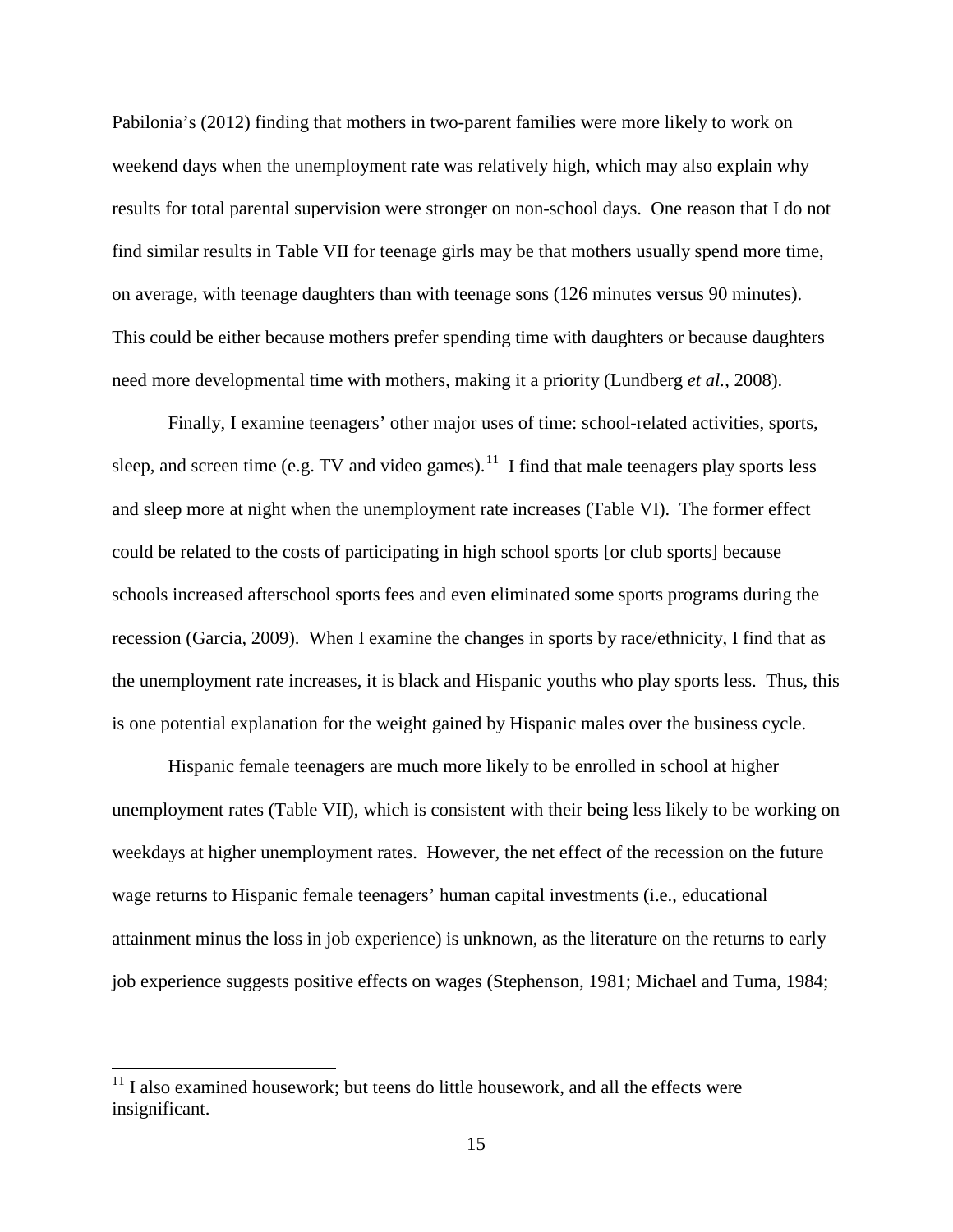Ruhm, 1995, 1997; Light, 1999, 2001; Neumark and Joyce, 2001). Females also spent less time sleeping and less time watching TV.

#### **4. Conclusion**

The Great Recession of 2008-09 has had significant effects on the activities of today's youths that have a potential to affect their future health and economic opportunities in both positive and negative directions. Most significantly, Hispanic male teenagers increased their sexual activity and spent less time with their parents, while black male teenagers decreased their sexual activity and spent more time with their parents. The heterogeneous effects of the recession on parental supervision potentially explain why black and Hispanic male teenagers' sexual behavior differs during recessions. In addition, it could explain why Hispanic male teenagers were more likely to have drunk alcohol in the past 30 days. However, changes in parental supervision cannot explain why black male teenagers are more likely to smoke marijuana. This effect could potentially result because there are more teenage drug sellers in a weak economy as other job opportunities dry up, thus increasing teenagers' access to drugs during hard economic times, and potentially counteracting any positive effects of increased parental supervision for blacks in a weak economy (Arkes, 2007). Both results are also consistent with black communities being harder hit during the Great Recession. Hispanic male teenagers gained weight during the Great Recession, which is consistent with their decrease in sports participation.

Hispanic female teenagers shifted their time toward educational activities as opportunities for employment shrank. All female teenagers significantly decreased their TV watching.

16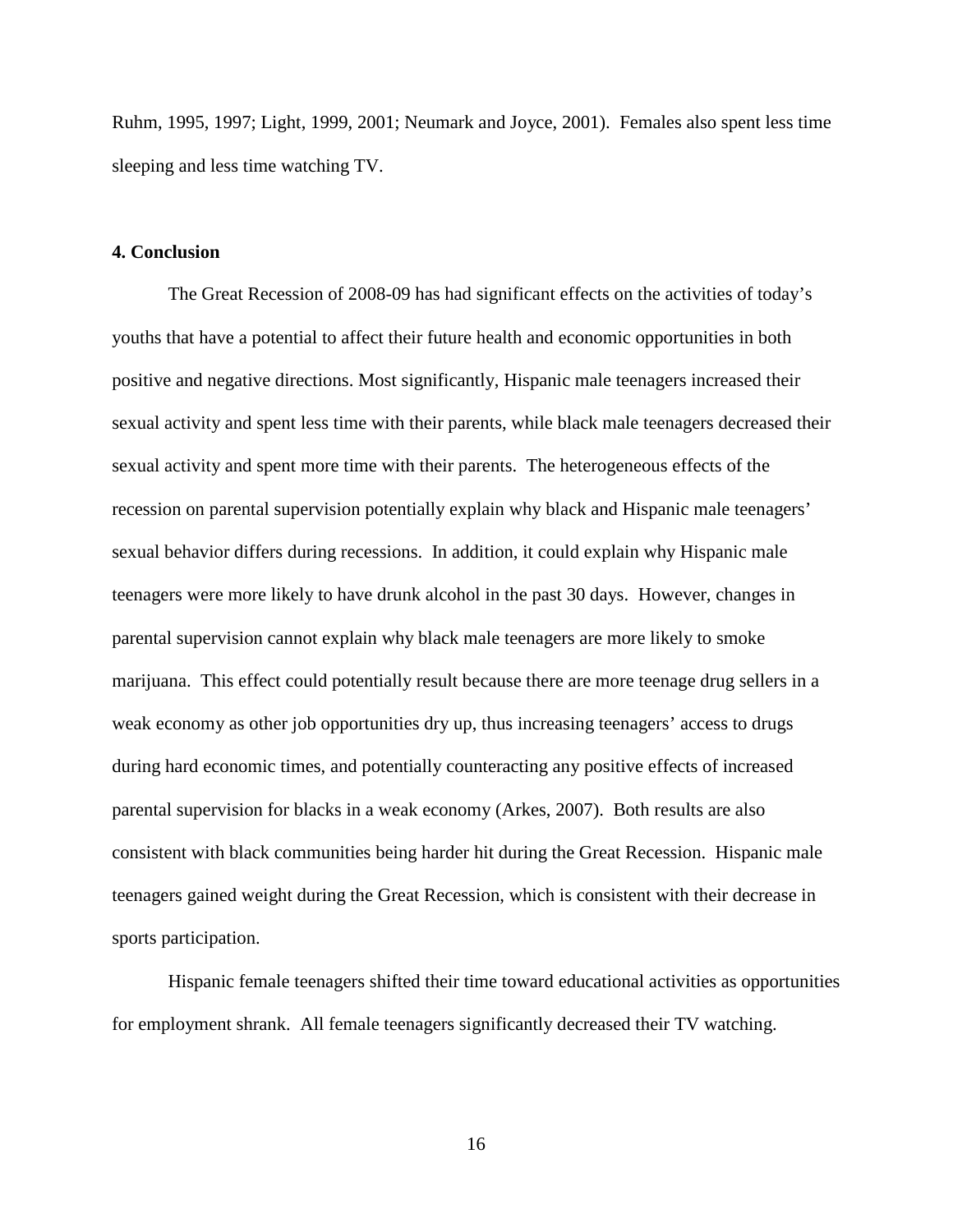However, there are still signs that female teenagers were stressed, because they slept less and were more likely to smoke regularly during the most recent recession.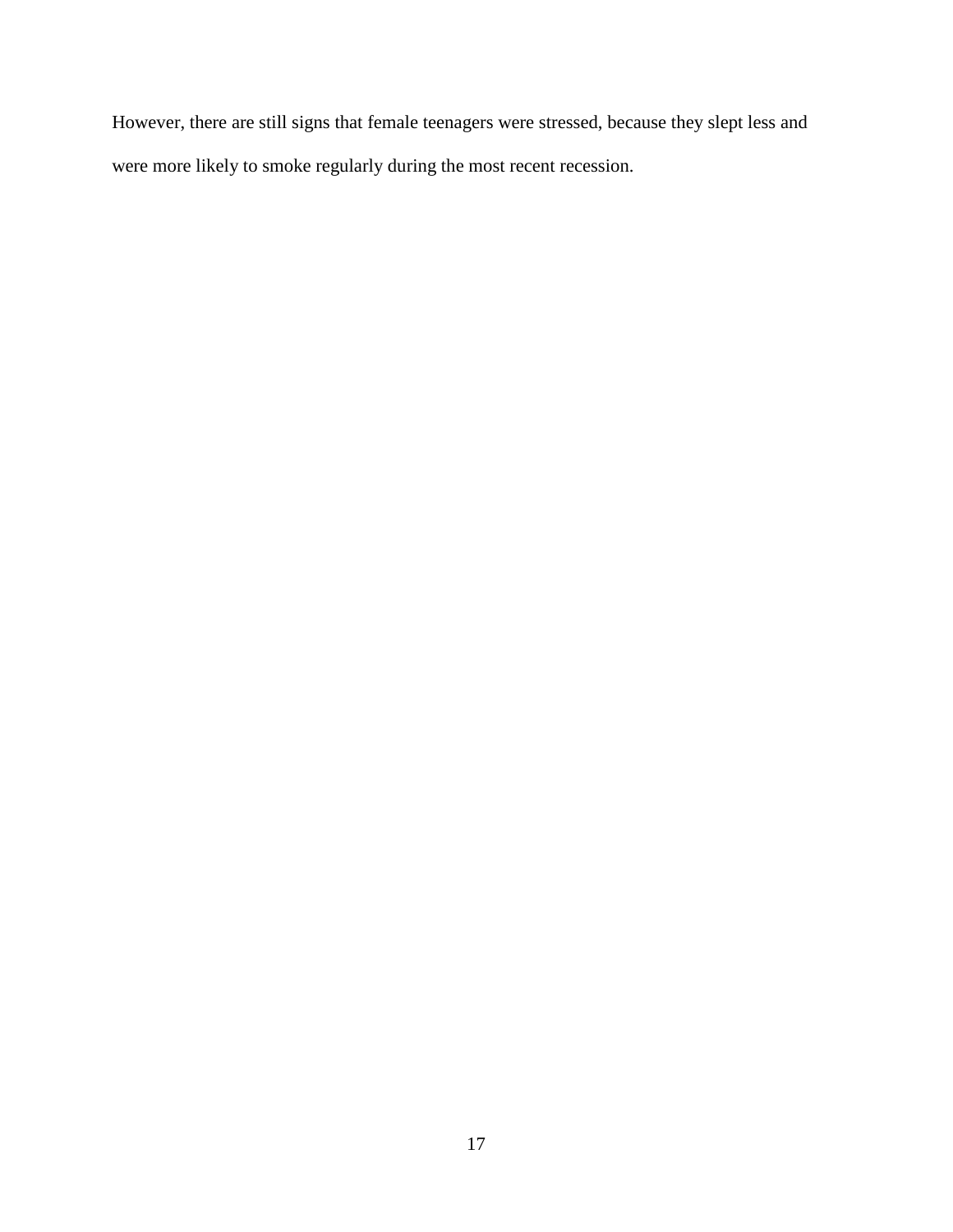#### **References**

- Aizer A. 2004. Home Alone: Supervision After School and Child Behavior. *Journal of Public Economics* **88**: 1835-48.
- Ananat E, Gassman-Pines A, Francis D, Gibson-Davis C. 2011. Children Left Behind: The Effects of Statewide Job Loss on Student Achievement. NBER Working Paper No. 17104.
- Arkes J. 2007. Does the Economy Affect Teenage Drug Use? *Health Economics* **16**: 19-36.
- Arkes J. 2009. How the Economy Affects Teenage Weight. *Social Science & Medicine* **68**: 1943-1947.
- Arkes J, Klerman J. 2009. Understanding the Link Between the Economy and Teenage Sexual Behavior and Fertility Outcomes. *Journal of Population Economics* **22**: 517-536.
- Bell D, Blanchflower D. 2011. Young People and the Great Recession. *Oxford Review Economic Policy* **27(2)**: 241-267.
- Bianchi S, Robinson J, Milkie M. 2006. *Changing Rhythms of American Family Life*. Russell Sage, New York.
- Cheng K, Kenkel D. 2010. U.S. Cigarette Demand: 1944-2004. *The B.E. Journal of Economic Analysis & Policy* **10(1)**.
- Colman G, Dave D. 2011. Exercise, Physical Activity, and Exertion over the Business Cycle. *Social Science & Medicine* **93**: 11-20.
- Folbre N, Finnoff Y, Fuligni A. 2005. By What Measure? Family Time Devoted to Children in the United States. *Demography* **42(2)**: 373-390.
- Garcia M. 2009. At Some Schools, Budget Cuts put the Kibosh on Sports. *USA Today*, 2 September. <http://usatoday30.usatoday.com/sports/preps/2009-09-02 budget sports cuts N.htm>
- Kalenkoski C, Pabilonia S. 2012. Time to Work or Time to Play: The Effect of Student Employment on Homework, Sleep, and Screen Time. *Labour Economics* **19**: 211-21.
- Levine P. 2001. The Sexual Activity and Birth-control Use of American Teenagers. In: Gruber, J (ed), *Risky Behavior Among Youths: An Economic Analysis*. University of Chicago Press, Chicago: 167–217.
- Light A. 1999. High School Employment, High School Curriculum, and Post-School Wages. *Economics of Education Review* **18(3)**: 291–309.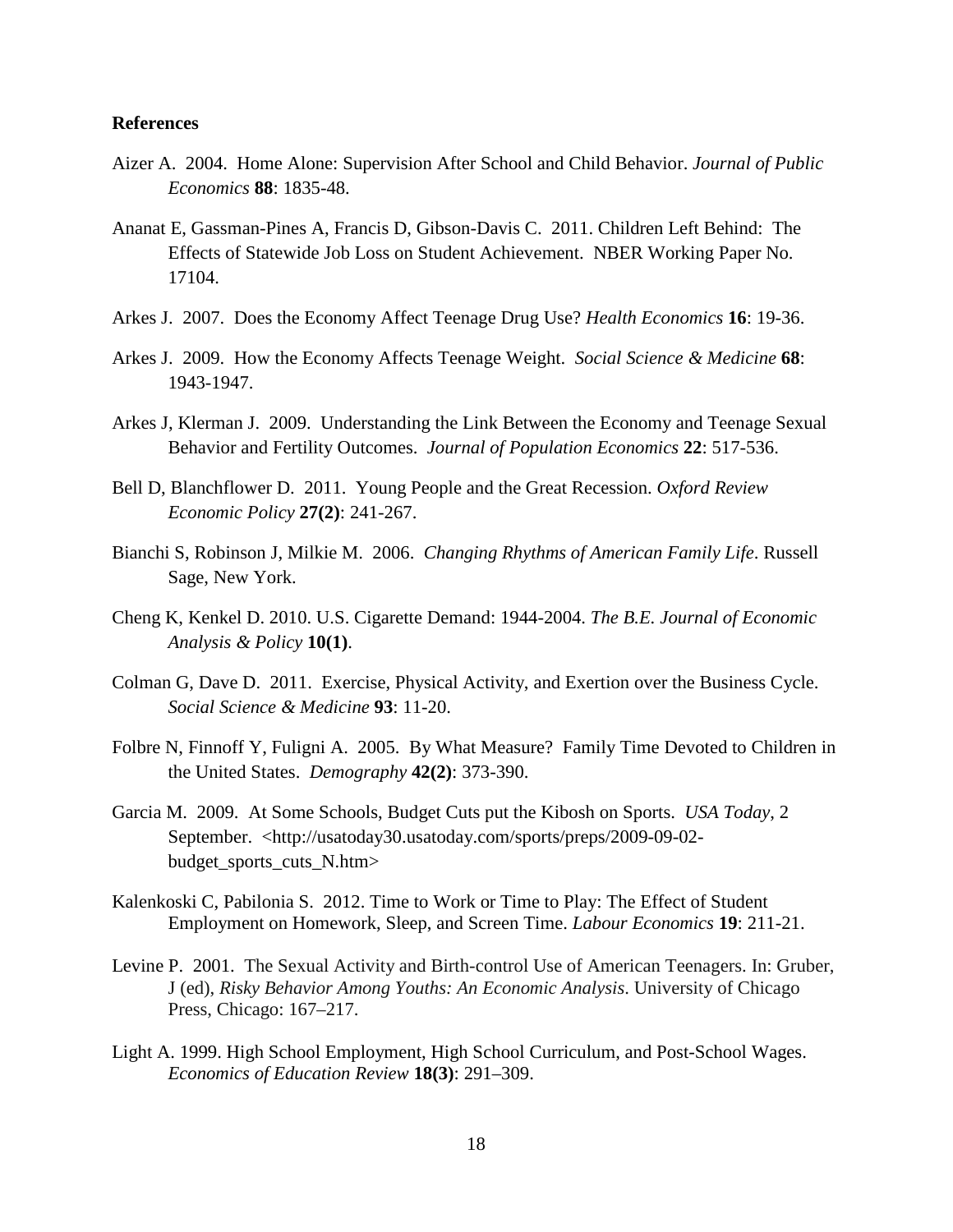- Light A. 2001. In-school Work Experience and the Returns to Schooling. *Journal of Labor Economics* **19(1)**: 65–93.
- Kofman Y, Bianchi S. 2012. Time Use of Youths by Immigrant and Native-born Parents: ATUS Results. *Monthly Labor Review* **135(7)**: 3-24.
- Lundberg S, Pabilonia S, Ward-Batts J. 2008. Time Allocation of Parents and Investments in Sons and Daughters. Mimeo.
- Michael R, Tuma N. 1984. Youth Employment: Does Life Begin at 16? *Journal of Labor Economics* **2(4)**: 464–476.
- Morrill M, Pabilonia S. 2012. What Effects do Macroeconomic Conditions Have on Families' Time Together? IZA Working Paper No. 6529.
- Pabilonia S. 2001. Youth Employment and Parental Transfers. Ph.D. Dissertation, University of Washington.
- Porterfield S, Winkler A. 2007. Teen Time Use and Parental Education: Evidence from the CPS, MTF, and ATUS. *Monthly Labor Review* **130(5)**: 37–56.
- Ruhm C. 1995. The Extent and Consequences of High School Employment. *Journal of Labor Research* **16(3)**: 293–304.
- Ruhm C. 1997. Is High School Employment Consumption or Investment? *Journal of Labor Economics* **15(4)**: 735–776.
- Ruhm C. 2000. Are Recessions Good for Your Health? *Quarterly Journal of Economics* **115**: 617-650.
- Song Y. 2012. Minimum Wages and Teen Time Use. Mimeo.
- Stephenson S. 1981. In-school Labour Force Status and Post-school Wage Rates of Young Men. *Applied Economics* **13(3)**: 279–302.
- Orzechowski and Walker. 2011. *The Tax Burden on Tobacco: Historical Compilation*. **46** Arlington, VA: Orzechowski and Walker.
- Wight V, Price J, Bianchi S, Hunt B. 2009. The Time Use of Teenagers. *Social Science Research* **38(4)**: 792–809.
- U.S. Department of Labor. 2012. The African-American Labor Force in the Recovery. <http://www.dol.gov/\_sec/media/reports/BlackLaborForce/BlackLaborForce.pdf>, Accessed November 2, 2012.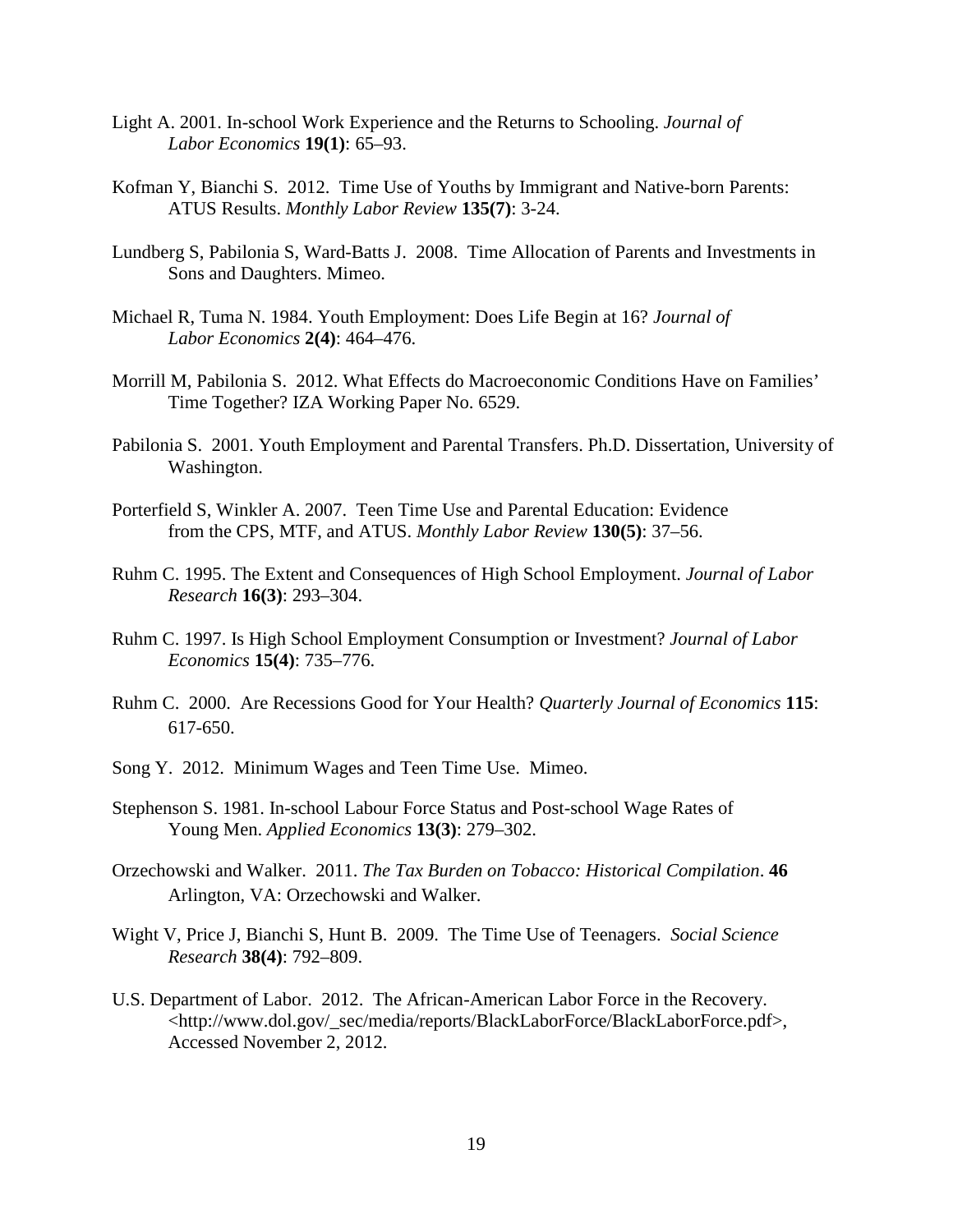| DCIIAVIUI DUI VCY <i>)</i> |                  |                                                     |             |                                      |                  |      |      |              |      |                  |
|----------------------------|------------------|-----------------------------------------------------|-------------|--------------------------------------|------------------|------|------|--------------|------|------------------|
|                            |                  |                                                     | <b>Boys</b> |                                      |                  |      |      | <b>Girls</b> |      |                  |
|                            | 2003             | 2005                                                | 2007        | 2009                                 | 2011             | 2003 | 2005 | 2007         | 2009 | 2011             |
|                            |                  |                                                     |             | SEXUAL ACTIVITY IN PAST THREE MONTHS |                  |      |      |              |      |                  |
| <b>ALL</b>                 | 33.7             | 31.6                                                | 33.7        | 32.4                                 | 32.4             | 35.5 | 34.5 | 35.5         | 35.5 | 34.9             |
| <b>NBNH</b>                | 28.9             | 27.7                                                | 28.7        | 28.7                                 | 29.6             | 33.6 | 33.0 | 34.0         | 34.1 | 34.8             |
| Non-Hispanic Black         | 53.8             | 50.5                                                | 48.6        | 49.0                                 | 44.5             | 43.8 | 43.0 | 43.0         | 45.0 | 37.2             |
| Hispanic                   | 39.3             | 35.1                                                | 41.1        | 35.5                                 | 34.3             | 37.0 | 34.0 | 34.5         | 33.3 | 33.8             |
|                            |                  | CONTRACEPTIVE USE AT LAST INTERCOURSE IN PAST THREE |             |                                      |                  |      |      |              |      |                  |
|                            |                  | <b>MONTHS</b>                                       |             |                                      |                  |      |      |              |      |                  |
| <b>ALL</b>                 | 89.6             | 88.6                                                | 89.0        | 89.7                                 | 88.7             | 87.6 | 85.5 | 86.7         | 86.2 | 84.6             |
| <b>NBNH</b>                | 92.4             | 88.7                                                | 90.6        | 92.6                                 | 89.9             | 90.8 | 88.3 | 89.3         | 90.4 | 87.2             |
| Non-Hispanic Black         | 91.0             | 90.0                                                | 89.2        | 87.6                                 | 89.9             | 87.5 | 81.9 | 84.4         | 80.2 | 84.2             |
| Hispanic                   | 79.3             | 86.3                                                | 84.0        | 82.6                                 | 83.8             | 76.0 | 76.4 | 79.1         | 76.7 | 75.5             |
|                            |                  | <b>SMOKE IN PAST 30 DAYS</b>                        |             |                                      |                  |      |      |              |      |                  |
| <b>ALL</b>                 | 21.5             | 22.6                                                | 21.7        | 19.0                                 | 18.5             | 22.6 | 23.6 | 18.7         | 19.3 | 16.3             |
| <b>NBNH</b>                | 22.4             | 23.7                                                | 22.7        | 20.6                                 | 19.9             | 26.2 | 26.6 | 21.8         | 22.4 | 18.5             |
| Non-Hispanic Black         | 18.8             | 14.7                                                | 14.1        | 11.3                                 | 13.5             | 10.6 | 12.5 | 8.2          | 8.9  | 6.9              |
| Hispanic                   | 19.4             | 24.6                                                | 18.4        | 18.8                                 | 16.8             | 17.4 | 20.4 | 15.7         | 16.5 | 15.7             |
|                            |                  |                                                     |             | <b>SMOKE DAILY IN PAST 30 DAYS</b>   |                  |      |      |              |      |                  |
| <b>ALL</b>                 | 7.4              | 6.9                                                 | 5.8         | 5.1                                  | 4.4              | 7.7  | 7.0  | 5.7          | 4.4  | 4.0              |
| <b>NBNH</b>                | $\overline{8.2}$ | 7.9                                                 | 7.1         | 6.2                                  | $\overline{5.1}$ | 9.8  | 8.6  | 7.7          | 5.9  | $\overline{5.2}$ |
| Non-Hispanic Black         | 6.5              | 4.1                                                 | 3.2         | 2.2                                  | 2.5              | 2.0  | 2.0  | 0.8          | 0.7  | 1.5              |
| Hispanic                   | 4.6              | 5.0                                                 | 2.8         | 3.4                                  | 3.2              | 3.4  | 4.3  | 2.0          | 1.9  | 1.5              |
|                            |                  |                                                     |             | ALCOHOL USE IN PAST 30 DAYS          |                  |      |      |              |      |                  |
| <b>ALL</b>                 | 43.8             | 43.8                                                | 44.8        | 41.2                                 | 38.7             | 46.4 | 43.3 | 44.3         | 43.0 | 38.6             |
| <b>NBNH</b>                | 45.0             | 45.2                                                | 46.5        | 42.4                                 | 40.0             | 47.6 | 44.9 | 45.4         | 44.6 | 38.2             |
| Non-Hispanic Black         | 36.9             | 30.4                                                | 33.1        | 30.4                                 | 28.2             | 37.8 | 33.3 | 34.0         | 35.9 | 32.6             |
| Hispanic                   | 44.1             | 49.1                                                | 47.7        | 44.6                                 | 41.2             | 48.4 | 45.4 | 48.9         | 42.9 | 44.5             |
|                            |                  |                                                     |             | MARIJUANA USE IN PAST 30 DAYS        |                  |      |      |              |      |                  |
| <b>ALL</b>                 | 25.6             | 22.2                                                | 22.6        | 23.8                                 | 25.8             | 19.7 | 18.8 | 17.3         | 18.7 | 20.8             |
| <b>NBNH</b>                | 24.1             | 21.0                                                | 22.4        | 23.0                                 | 24.8             | 19.7 | 18.7 | 17.6         | 18.9 | 19.9             |
| Non-Hispanic Black         | 29.0             | 23.1                                                | 26.5        | 25.2                                 | 30.1             | 18.6 | 19.6 | 16.7         | 17.6 | 22.2             |
| Hispanic                   | 29.6             | 27.3                                                | 20.2        | 25.9                                 | 26.5             | 20.6 | 18.0 | 16.6         | 18.6 | 22.3             |

**Table I. Percentage of Teenagers Aged 15-17 Participating in Risky Behaviors (Youth Risk Behavior Survey)**

Notes: YRBS weights used. Race and ethnicity are mutually exclusive.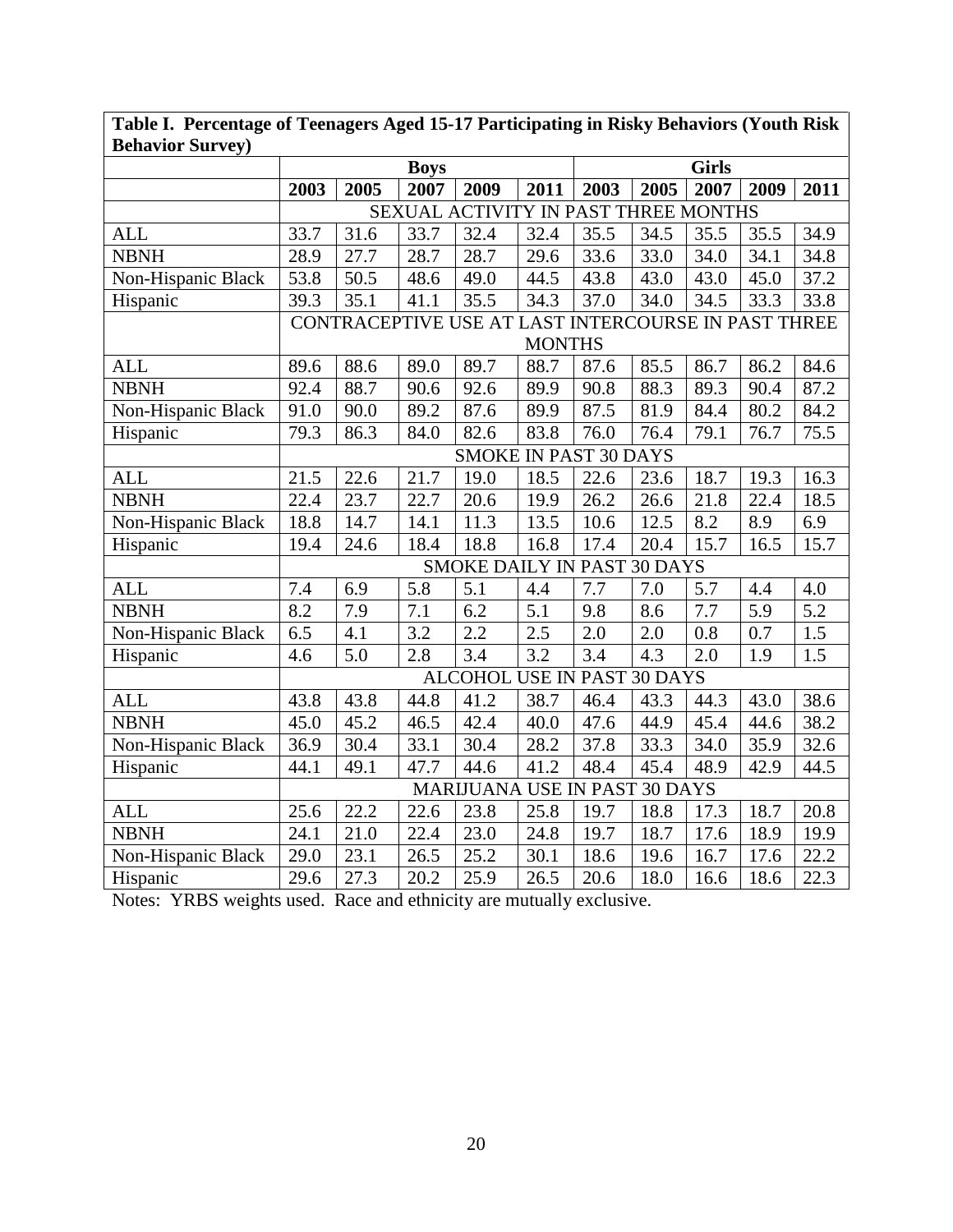| (Youth Risk Behavior Survey) |             |      |      |      |              |                                       |      |      |      |      |
|------------------------------|-------------|------|------|------|--------------|---------------------------------------|------|------|------|------|
|                              | <b>Boys</b> |      |      |      | <b>Girls</b> |                                       |      |      |      |      |
|                              | 2003        | 2005 | 2007 | 2009 | 2011         | 2003                                  | 2005 | 2007 | 2009 | 2011 |
|                              |             |      |      |      |              | OVERWEIGHT (BMI>=85%, by age and sex) |      |      |      |      |
| ALL                          | 30.7        | 33.2 | 33.7 | 31.2 | 31.3         | 22.5                                  | 25.7 | 25.5 | 24.3 | 24.6 |
| <b>NBNH</b>                  | 28.0        | 32.2 | 31.6 | 28.0 | 30.1         | 18.9                                  | 22.3 | 20.9 | 19.9 | 21.1 |
| Non-Hispanic Black           | 33.9        | 32.3 | 37.3 | 37.8 | 30.5         | 35.3                                  | 39.1 | 40.1 | 35.2 | 38.9 |
| Hispanic                     | 40.3        | 38.8 | 39.6 | 38.8 | 35.8         | 26.8                                  | 28.9 | 31.0 | 31.0 | 26.4 |
|                              |             |      |      |      |              | OBESE (BMI>=95%, by age and sex)      |      |      |      |      |
| <b>ALL</b>                   | 15.5        | 17.9 | 17.1 | 15.5 | 16.7         | 8.0                                   | 11.0 | 10.4 | 9.1  | 9.5  |
| <b>NBNH</b>                  | 14.1        | 16.8 | 15.3 | 13.7 | 15.8         | 6.2                                   | 9.2  | 7.3  | 7.2  | 7.8  |
| Non-Hispanic Black           | 17.7        | 17.9 | 19.7 | 19.4 | 17.5         | 13.7                                  | 17.3 | 20.9 | 15.0 | 19.1 |
| Hispanic                     | 19.5        | 23.1 | 22.1 | 19.5 | 19.1         | 11.0                                  | 13.1 | 13.5 | 11.5 | 8.6  |
|                              |             |      |      |      |              |                                       |      |      |      |      |

**Table 1 Continued. Percentage of Teenagers Aged 15-17 Participating in Risky Behaviors (Youth Risk Behavior Survey)**

Notes: YRBS weights used. Race and ethnicity are mutually exclusive.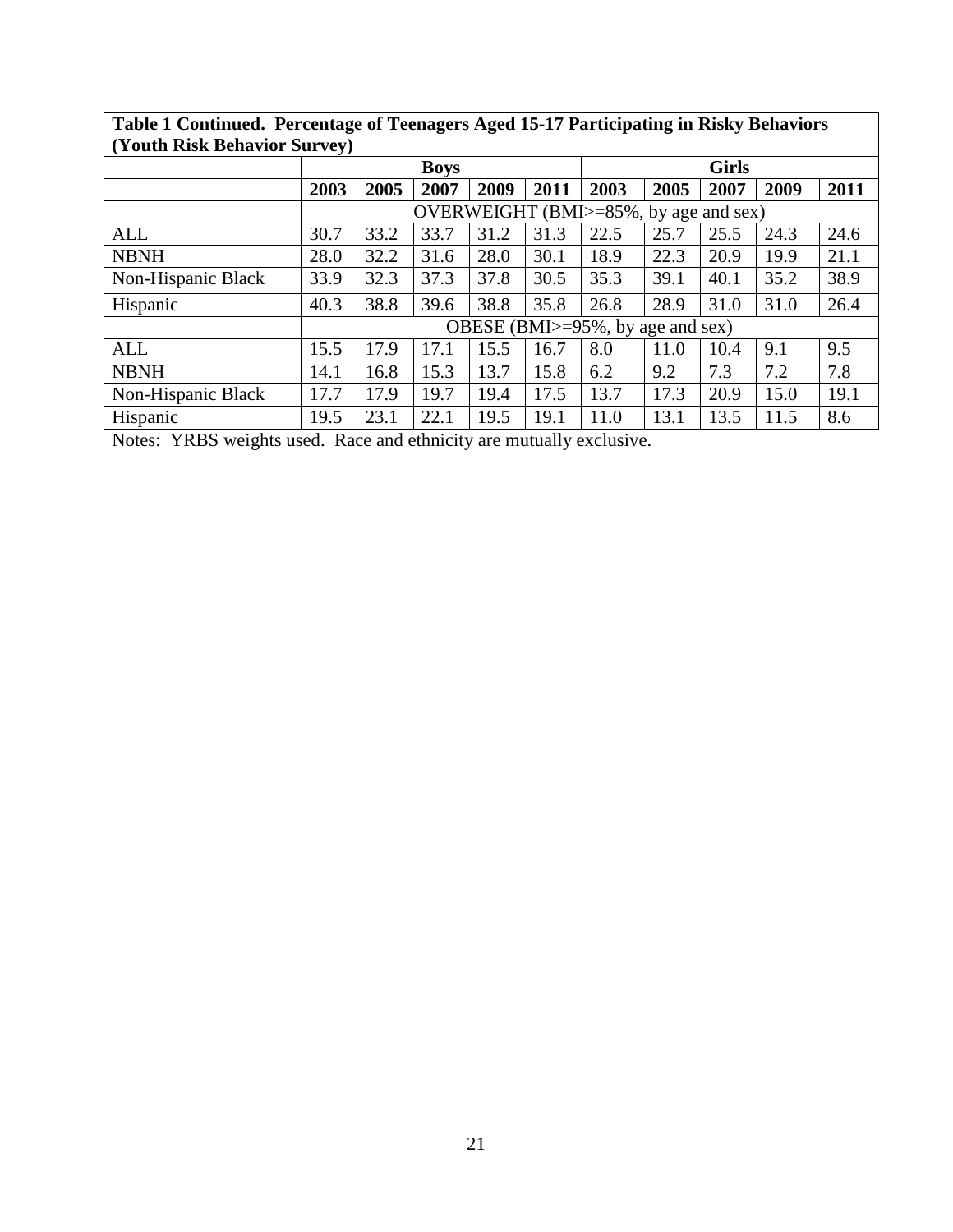|                  | <b>Sexual</b>     |                      |                 |                    |                    |              |            |              |
|------------------|-------------------|----------------------|-----------------|--------------------|--------------------|--------------|------------|--------------|
|                  | Intercourse in    | Contraceptive        | <b>Smoke in</b> | <b>Smoke Every</b> | <b>Alcohol Use</b> |              |            |              |
|                  | <b>Past Three</b> | <b>Use if Sexual</b> | Past 30         | Day in Past        | in Past 30         | Marijuana in |            |              |
| <b>Subsample</b> | <b>Months</b>     | <b>Intercourse</b>   | <b>Days</b>     | 30 Days            | <b>Days</b>        | Past 30 Days | Overweight | <b>Obese</b> |
| Panel 1. Boys    |                   |                      |                 |                    |                    |              |            |              |
| All              | 0.003             | $-0.008$             | 0.008           | 0.004              | 0.007              | 0.002        | 0.005      | 0.005        |
|                  | (0.007)           | (0.007)              | (0.008)         | (0.004)            | (0.009)            | (0.008)      | (0.007)    | (0.005)      |
| <b>NBNH</b>      | 0.009             | $-0.018$             | 0.008           | 0.004              | 0.005              | $-0.009$     | 0.009      | 0.003        |
|                  | (0.010)           | (0.012)              | (0.011)         | (0.006)            | (0.009)            | (0.009)      | (0.010)    | (0.006)      |
| <b>Black</b>     | $-0.026*$         | 0.012                | 0.014           | 0.008              | $-0.005$           | $0.019**$    | $-0.018$   | 0.009        |
|                  | (0.015)           | (0.014)              | (0.015)         | (0.006)            | (0.013)            | (0.009)      | (0.013)    | (0.009)      |
| Hispanic         | $0.018***$        | 0.004                | 0.012           | $-0.003$           | $0.022**$          | 0.012        | 0.010      | $0.017**$    |
|                  | (0.006)           | (0.012)              | (0.008)         | (0.003)            | (0.008)            | (0.008)      | (0.009)    | (0.008)      |
| N (All)          | 24,000            | 8,077                | 25,295          | 25,295             | 24,377             | 25,981       | 25,270     | 25,270       |
| Panel 2. Girls   |                   |                      |                 |                    |                    |              |            |              |
| All              | 0.002             | $-0.005$             | 0.008           | $0.007**$          | 0.008              | 0.007        | 0.001      | $-0.001$     |
|                  | (0.010)           | (0.005)              | (0.007)         | (0.003)            | (0.007)            | (0.008)      | (0.007)    | (0.004)      |
| <b>NBNH</b>      | 0.009             | $-0.004$             | 0.010           | $0.009**$          | 0.005              | 0.010        | 0.010      | 0.005        |
|                  | (0.013)           | (0.007)              | (0.011)         | (0.004)            | (0.012)            | (0.009)      | (0.011)    | (0.006)      |
| <b>Black</b>     | 0.003             | $-0.005$             | $-0.010$        | $-0.001$           | 0.018              | $-0.011$     | $-0.003$   | $-0.010$     |
|                  | (0.014)           | (0.019)              | (0.009)         | (0.004)            | (0.011)            | (0.007)      | (0.016)    | (0.013)      |
| Hispanic         | $-0.014$          | $-0.004$             | 0.006           | 0.006              | $-0.002$           | 0.007        | $-0.011$   | 0.002        |
|                  | (0.011)           | (0.011)              | (0.009)         | (0.004)            | (0.008)            | (0.011)      | (0.009)    | (0.004)      |
| N (All)          | 25,684            | 9,107                | 26,892          | 26,892             | 25,896             | 27,434       | 25,937     | 25,937       |

**Table II. Effects of the Unemployment Rate on Teen Risky Behaviors for Teens Aged 15-17, by Gender and Race/Ethnicity (YBRS 2003-2011)**

Notes: Linear probability models were estimated. N refers to the number of non-missing values for the dependent variable in the sample of all boys or all girls. YRBS weights used. Standard errors adjusted for clustering by state are reported in parentheses. Control variables include indicators for age, race and ethnicity (non-Hispanic black, Hispanic), grade in school, state laws (maximum compulsory schooling age, ln[minimum wage], minimum driver's license age), state and year fixed effects. In the smoking regressions, I also include the state cigarette price. Significance levels: \*\*\* p<0.01; \*\* p<0.05; \* p<0.10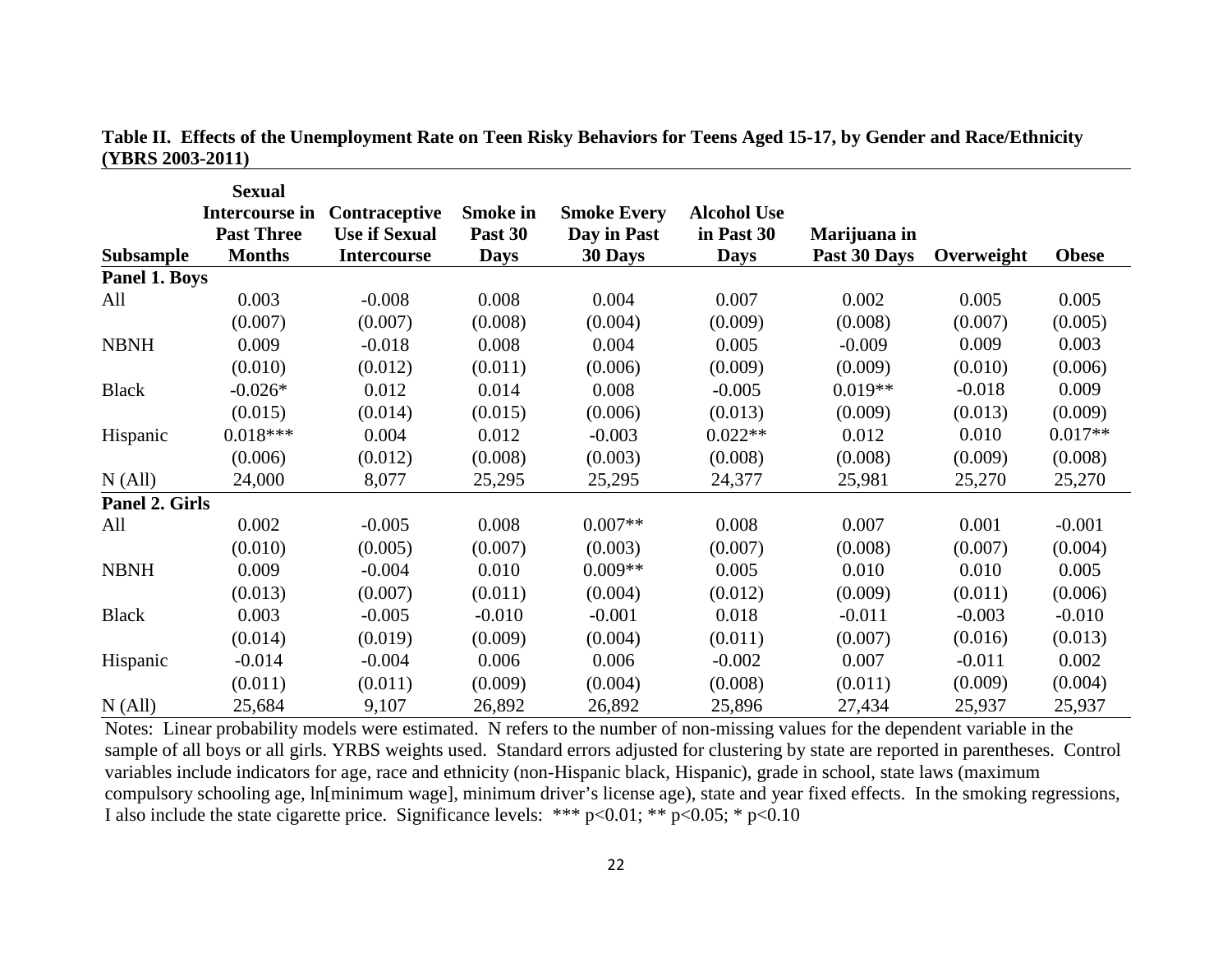| <b>Subsample</b>            |                    | $\mathbf N$ | <b>Mean</b> | <b>Urate</b>      | ${\bf R}^2$ |
|-----------------------------|--------------------|-------------|-------------|-------------------|-------------|
| Panel 1. Teen Boys          |                    |             |             |                   |             |
| All Boys                    |                    | 2,146       | 119.74      | $-7.425*(3.911)$  | 0.069       |
| Race/Ethnicity              | <b>NBNH</b>        | 1,554       | 131.97      | $-10.406(6.326)$  | 0.080       |
|                             | Non-Hispanic Black | 233         | 79.15       | 9.370(14.350)     | 0.314       |
|                             | Hispanic           | 359         | 112.14      | $-11.162(12.922)$ | 0.253       |
| Day of Week                 | School day         | 997         | 89.80       | $-2.219(4.036)$   | 0.132       |
|                             | Non-school day     | 1,149       | 188.10      | $-11.021(8.618)$  | 0.118       |
| Teens' Earner Status        | Employed           | 635         | 114.48      | $-12.702*(7.381)$ | 0.212       |
|                             | Not Employed       | 1,511       | 121.77      | $-6.645(4.569)$   | 0.090       |
| <b>Panel 2. Teen Girls</b>  |                    |             |             |                   |             |
| All Girls                   |                    | 1,974       | 147.43      | 4.309(6.835)      | 0.078       |
| Race/Ethnicity              | <b>NBNH</b>        | 1,453       | 145.44      | 6.382(6.795)      | 0.080       |
|                             | Non-Hispanic Black | 204         | 116.61      | $-11.299(18.943)$ | 0.459       |
|                             | Hispanic           | 317         | 178.65      | $-6.536(18.566)$  | 0.240       |
| Day of Week                 | School day         | 937         | 111.90      | $-0.677(5.845)$   | 0.145       |
|                             | Non-school day     | 1,037       | 225.82      | 10.092(11.762)    | 0.199       |
| <b>Teens' Earner Status</b> | Employed           | 581         | 123.80      | $-8.751(11.215)$  | 0.196       |
|                             | Not Employed       | 1,393       | 156.24      | 7.312(8.330)      | 0.088       |

**Table III. Effects of the Unemployment Rate on Time with Either Parent (in minutes) for Teens Aged 15-17, by Gender (ATUS 2003-2011)**

Standard errors adjusted for clustering by state are reported in parentheses. Control variables include mother and father's age and age squared, ln(minimum wage), state minimum driving license age, state maximum compulsory schooling age, and indicators for age, mother's and father's education level (high school dropout, some college, college, missing), family structure (single mother, single father), race and ethnicity (non-Hispanic black, Hispanic),  $1<sup>st</sup>$  or  $2<sup>nd</sup>$  generation immigrant, age of youngest household child (infant, preschooler, elementary), number of household children (two, three or more), household child older than age 18, lives with other adults, gender composition of the children (all boy, mixed gender), season, and respondent lives in SMSA. Significance levels: \*\*\* p<0.01; \*\* p<0.05; \* p<0.10.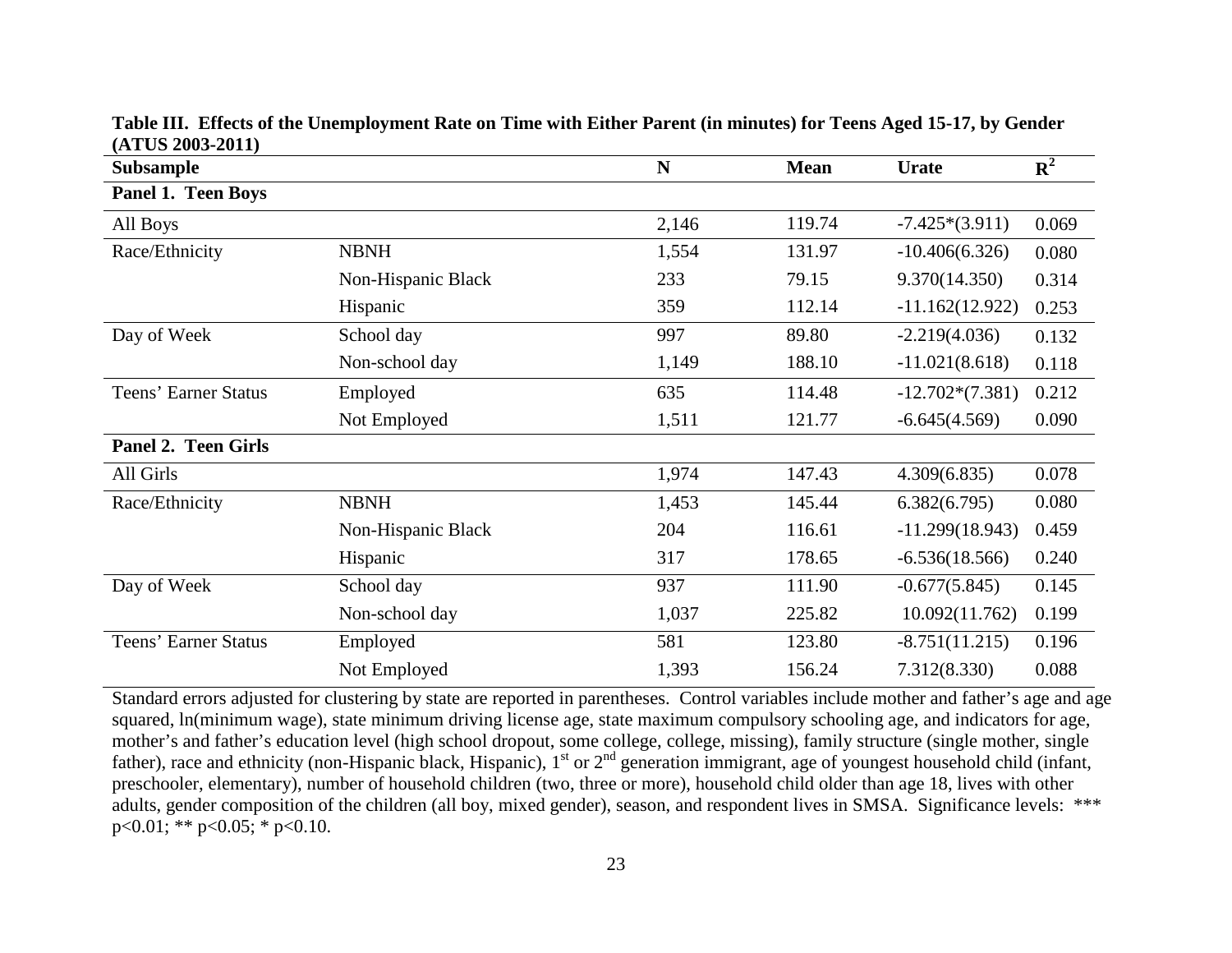|                           | <b>ALL DAYS</b>     |                | <b>WEEKDAYS</b>   |                | <b>WEEKENDS</b>   |                |
|---------------------------|---------------------|----------------|-------------------|----------------|-------------------|----------------|
|                           |                     | <b>Minutes</b> |                   | <b>Minutes</b> |                   | <b>Minutes</b> |
|                           | <b>Pr(Employed)</b> | Worked         | <b>Pr(Worked)</b> | <b>Worked</b>  | <b>Pr(Worked)</b> | Worked         |
| <b>Panel 1. Teen Boys</b> |                     |                |                   |                |                   |                |
| All $(N = 2,146)$         | $-0.005$            | $-3.639$       | $-0.004$          | $-4.921$       | 0.002             | 1.307          |
|                           | (0.011)             | (2.659)        | (0.010)           | (3.054)        | (0.010)           | (3.660)        |
| Mean                      | 0.28                | 36.41          | 0.12              | 30.92          | 0.13              | 49.83          |
| Panel 2. Teen Girls       |                     |                |                   |                |                   |                |
| All $(N = 1,974)$         | $-0.009$            | $-6.864**$     | $-0.021*$         | $-8.119***$    | $-0.010$          | $-1.797$       |
|                           | (0.010)             | (3.004)        | (0.011)           | (2.804)        | (0.015)           | (6.997)        |
| Mean                      | 0.27                | 32.60          | 0.10              | 27.61          | 0.12              | 44.75          |

**Table IV. Effects of the Unemployment Rate on Teenagers' Time and Timing of Work, by Gender (ATUS 2003-2011)** 

Notes: Unemployment rates are measured at the state-level and all specifications include state and year fixed effects. ATUS final weights used. Standard errors adjusted for clustering by state are reported in parentheses. Control variables include mother and father's age and age squared, ln(minimum wage), state minimum driving license age, state maximum compulsory schooling age, and indicators for age, mother's and father's education level (high school dropout, some college, college, missing), family structure (single mother, single father), race and ethnicity (non-Hispanic black, Hispanic),  $1<sup>st</sup>$  or  $2<sup>nd</sup>$  generation immigrant, age of youngest household child (infant, preschooler, elementary), number of household children (two, three or more), household child older than age 18, lives with other adults, gender composition of the children (all boy, mixed gender), season, and respondent lives in SMSA. Minutes of work exclude job search time. Significance levels: \*\*\* p<0.01; \*\* p<0.05; \* p<0.10.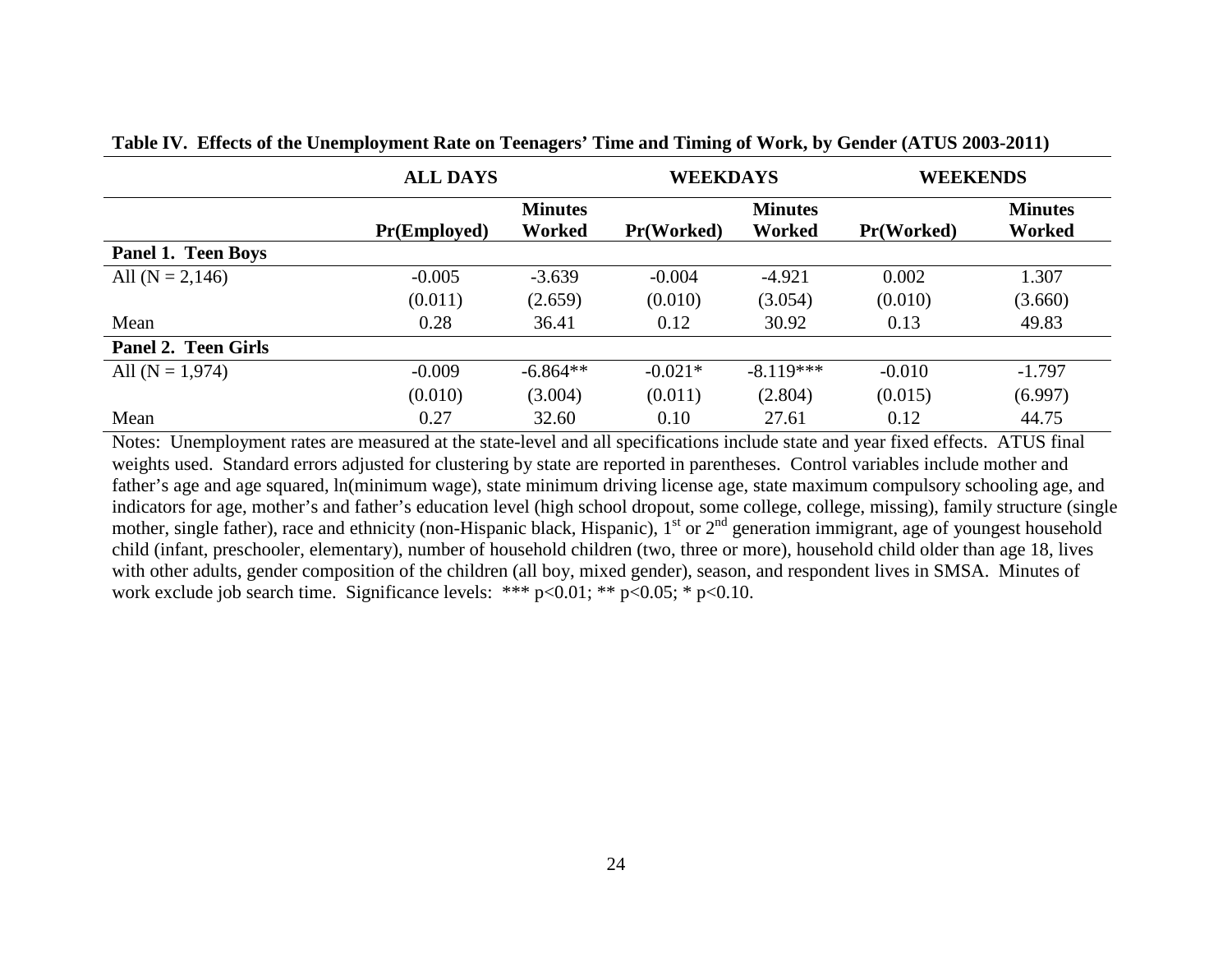| Table V. Top 8 Printary Jobs Held by Teens as a Percent of Those Holding Jobs, by Gender (ATUS 2003-2011) |             |               |             |               |             |               |  |
|-----------------------------------------------------------------------------------------------------------|-------------|---------------|-------------|---------------|-------------|---------------|--|
|                                                                                                           | 2003-2011   |               | 2003-2007   |               |             | 2008-2011     |  |
|                                                                                                           | <b>MALE</b> | <b>FEMALE</b> | <b>MALE</b> | <b>FEMALE</b> | <b>MALE</b> | <b>FEMALE</b> |  |
| Athletes, Coaches, Umpires, and Related Workers                                                           | 0.02        | 0.02          | 0.02        | 0.02          | 0.02        | 0.02          |  |
| Food Preparation and Serving Related Occupations                                                          | 0.23        | 0.24          | 0.24        | 0.24          | 0.22        | 0.25          |  |
| Building and Grounds Cleaning and Maintenance Occupations                                                 | 0.16        | 0.05          | 0.15        | 0.06          | 0.16        | 0.03          |  |
| Childcare                                                                                                 | 0.01        | 0.16          | 0.01        | 0.17          | 0.02        | 0.15          |  |
| Sales and Related Occupations                                                                             | 0.14        | 0.26          | 0.16        | 0.24          | 0.09        | 0.30          |  |
| <b>Stock Clerks and Order Fillers</b>                                                                     | 0.04        | 0.01          | 0.05        | 0.01          | 0.02        | 0.002         |  |
| Miscellaneous Agricultural Workers                                                                        | 0.04        | 0.02          | 0.03        | 0.02          | 0.04        | 0.02          |  |
| Laborers and Freight, Stock and Material Movers                                                           | 0.07        | 0.01          | 0.05        | 0.01          | 0.09        | 0.01          |  |
| Multiple Job Holders                                                                                      | 0.09        | 0.07          | 0.08        | 0.08          | 0.11        | 0.06          |  |
| Number Employed                                                                                           | 635         | 581           | 433         | 400           | 202         | 181           |  |

**Table V. Top 8 Primary Jobs Held By Teens as a Percent of Those Holding Jobs, By Gender (ATUS 2003-2011)**

Notes: ATUS final weights used. Only the occupation of the primary job is recorded in the ATUS.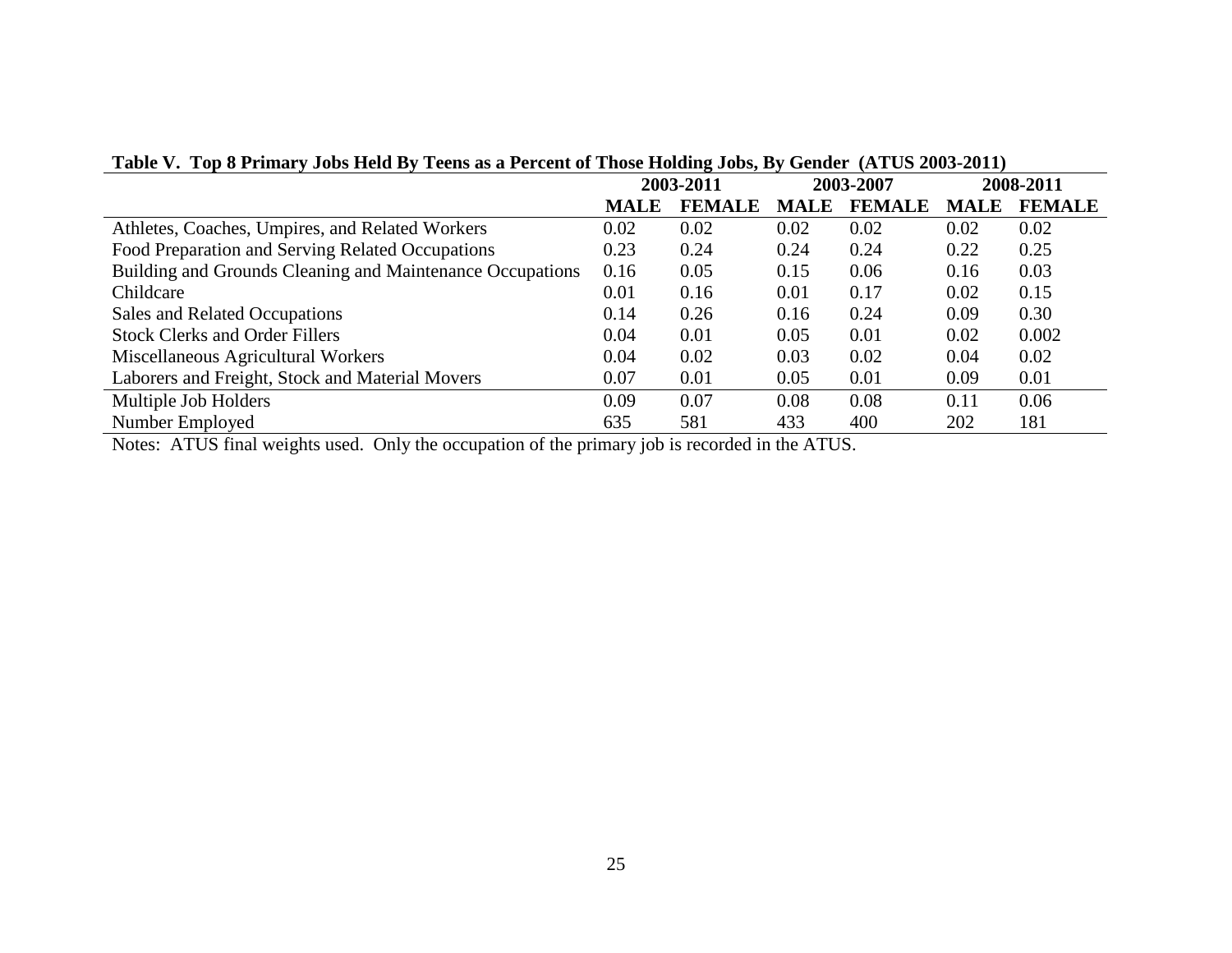| <b>Dependent Variable</b>                     | N     | <b>Mean</b> | <b>Urate</b>        | ${\bf R}^2$ |
|-----------------------------------------------|-------|-------------|---------------------|-------------|
| Minutes with Mother                           | 2,146 | 89.58       | $-5.780*(3.333)$    | 0.072       |
| Minutes with Father                           | 2,146 | 74.50       | $-3.228(3.219)$     | 0.133       |
| <b>Minutes in Class</b>                       | 2,146 | 219.01      | 3.672(6.186)        | 0.054       |
| Minutes of Homework                           | 2,146 | 40.82       | $-2.270(1.972)$     | 0.127       |
| Minutes Homework & Extracurricular Activities | 2,146 | 46.41       | $-2.580(2.960)$     | 0.127       |
| Minutes of Total Education                    | 2,146 | 265.43      | 1.092(6.970)        | 0.074       |
| Minutes in Sports (All)                       | 2,146 | 53.42       | $-4.645**$ (2.000)  | 0.074       |
| <b>NBNH</b>                                   | 1,554 | 52.52       | $-0.280(2.499)$     | 0.069       |
| Non-Hispanic black                            | 233   | 66.07       | $-21.276**$ (9.093) | 0.472       |
| Hispanic                                      | 359   | 47.71       | $-12.126*(6.173)$   | 0.226       |
| Minutes Sleeping on Diary Day                 | 2,146 | 555.46      | 2.303(6.416)        | 0.063       |
| Minutes Sleeping on Night Following Diary Day | 2,146 | 516.77      | $7.492**$ (3.273)   | 0.074       |
| Minutes TV                                    | 2,146 | 129.17      | 1.980(2.803)        | 0.087       |
| Minutes Games and TV                          | 2,146 | 196.49      | 5.457(5.223)        | 0.100       |

**Table VI. Effects of the Unemployment Rate on Teen Boys Aged 15-17 Time Use (ATUS 2003-2011)**

Note: Unemployment rates are measured at the state-level and all specifications include state and year fixed effects. ATUS final weights used. Standard errors adjusted for clustering by state are reported in parentheses. Control variables include mother and father's age and age squared, ln(minimum wage), state minimum driving license age, state maximum compulsory schooling age, and indicators for age, mother's and father's education level (high school dropout, some college, college, missing), family structure (single mother, single father), race and ethnicity (non-Hispanic black, Hispanic), 1<sup>st</sup> or 2<sup>nd</sup> generation immigrant, age of youngest household child (infant, preschooler, elementary), number of household children (two, three or more), household child older than age 18, lives with other adults, gender composition of the children (all boy, mixed gender), season, and respondent lives in SMSA. Significance levels: \*\*\*  $p<0.01$ ; \*\*  $p<0.05$ ; \*  $p<0.10$ .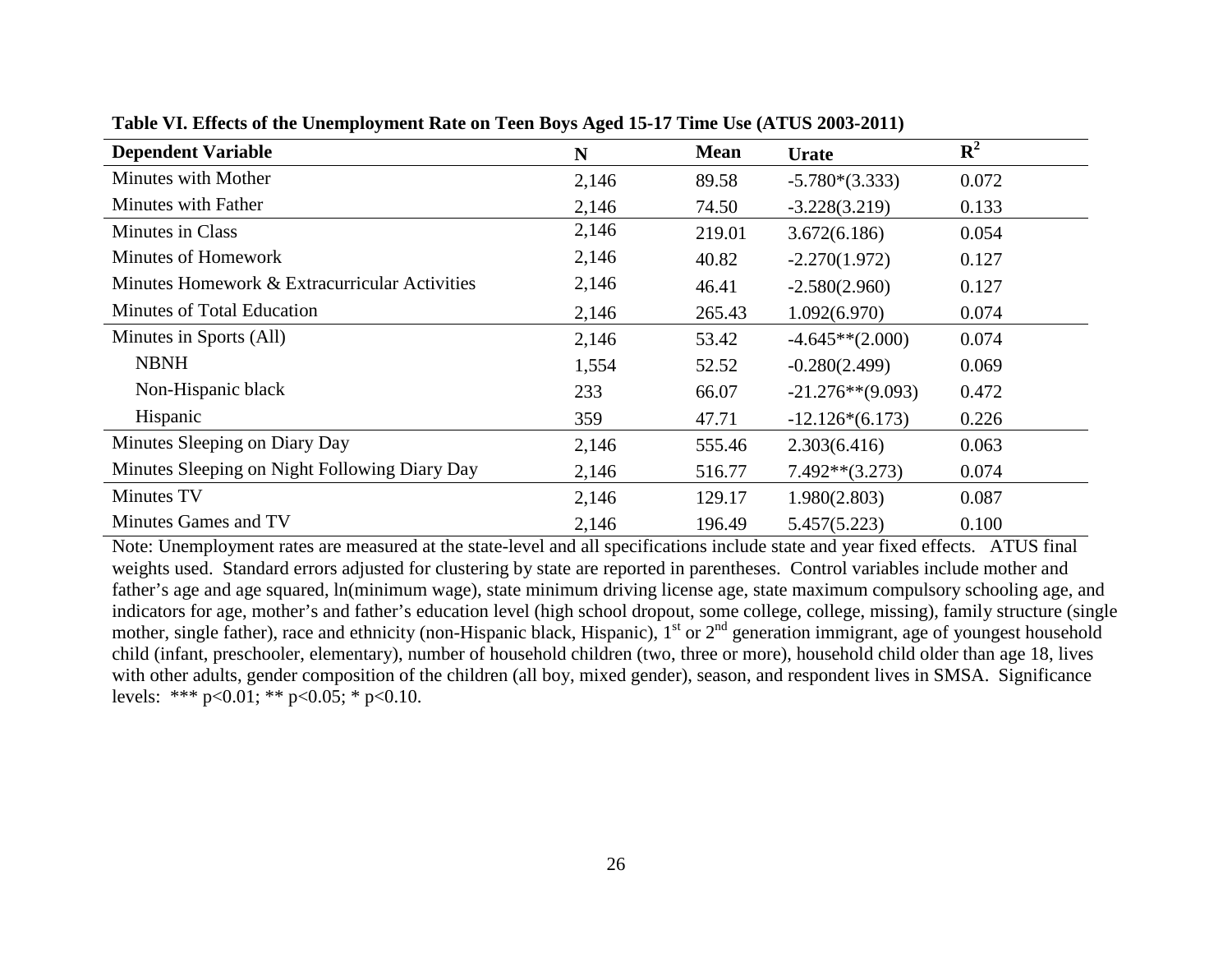| <b>Dependent Variable</b>                        | $\mathbf N$ | $\mathbf{\sigma}$<br><b>Mean</b> | <b>Urate</b>       | ${\bf R}^2$ |
|--------------------------------------------------|-------------|----------------------------------|--------------------|-------------|
| Minutes with Mother                              | 1,974       | 126.45                           | 4.749(6.160)       | 0.097       |
| Minutes with Father                              | 1,974       | 66.94                            | 4.407(4.217)       | 0.147       |
| <b>Minutes in Class</b>                          | 1,974       | 215.86                           | 6.502(5.074)       | 0.084       |
| <b>NBNH</b>                                      | 1,453       | 214.91                           | $-2.983(4.744)$    | 0.098       |
| Non-Hispanic Black                               | 204         | 224.68                           | 5.387(24.219)      | 0.462       |
| Hispanic                                         | 317         | 212.76                           | 25.430*(14.586)    | 0.274       |
| Minutes of Homework                              | 1,974       | 60.19                            | 2.048(3.235)       | 0.120       |
| Minutes of Homework & Extracurricular Activities | 1,974       | 69.06                            | 1.804(3.137)       | 0.126       |
| <b>Minutes of Total Education</b>                | 1,974       | 284.93                           | 8.307(6.698)       | 0.092       |
| Minutes in Sports                                | 1,974       | 24.88                            | 0.565(1.710)       | 0.073       |
| Minutes Sleeping on Diary Day                    | 1,974       | 543.37                           | $-5.424*(2.836)$   | 0.075       |
| Minutes Sleeping on Night Following Diary Day    | 1,974       | 511.65                           | $-6.505(4.123)$    | 0.062       |
| <b>Minutes TV</b>                                | 1,974       | 117.06                           | $-8.957**$ (4.190) | 0.088       |
| Minutes Games and TV                             | 1,974       | 146.85                           | $-5.680(4.486)$    | 0.087       |

**Table VII. Effects of the Unemployment Rate on Teen Girls Aged 15-17 Time Use (ATUS 2003-2011)**

Note: Unemployment rates are measured at the state-level and all specifications include state and year fixed effects. ATUS final weights used. Standard errors adjusted for clustering by state are reported in parentheses. Control variables include mother and father's age and age squared ln(minimum wage), state minimum driving license age, state maximum compulsory schooling age, and indicators for age, mother's and father's education level (high school dropout, some college, college, missing), family structure (single mother, single father), race and ethnicity (non-Hispanic black, Hispanic), 1<sup>st</sup> or 2<sup>nd</sup> generation immigrant, age of youngest household child (infant, preschooler, elementary), number of household children (two, three or more), household child older than age 18, lives with other adults, gender composition of the children (all boy, mixed gender), season, and respondent lives in SMSA. Significance levels: \*\*\*  $p<0.01$ ; \*\*  $p<0.05$ ; \*  $p<0.10$ .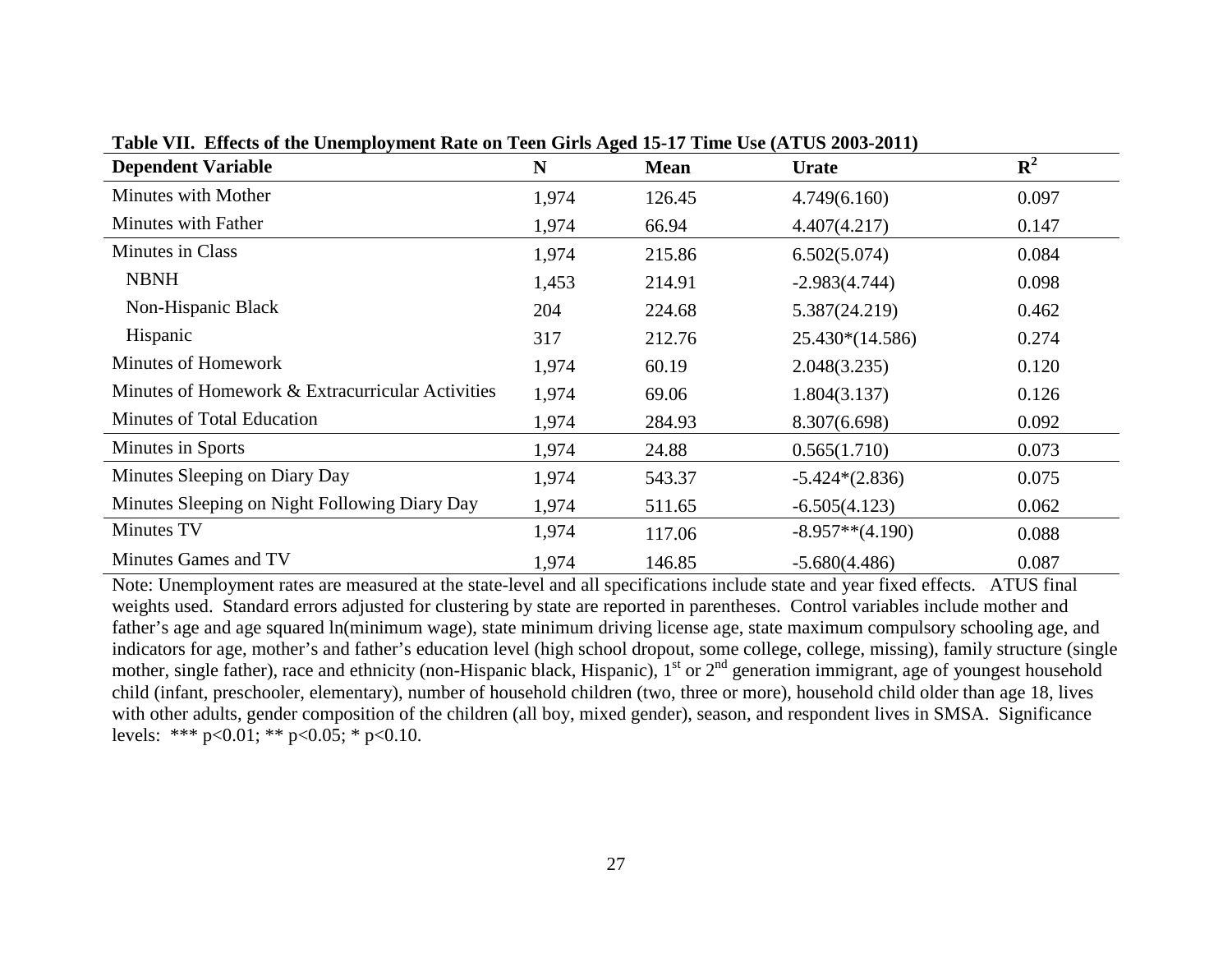| <b>APPENDIX</b> |  |
|-----------------|--|
|                 |  |

| Appendix Table A1. YRBS Teens Aged 15-17 Sample Selection (2003-2011) |                     |
|-----------------------------------------------------------------------|---------------------|
|                                                                       | <b>Number of</b>    |
|                                                                       | <b>Observations</b> |
| All Teens                                                             | 74,962              |
| Drop teens missing age                                                | 74,669              |
| Drop teens missing gender                                             | 74,549              |
| Drop teens missing grade in school                                    | 74,310              |
| Drop teens missing race/ethnicity                                     | 73,375              |
| Teens aged 15-17 only                                                 | 54,664              |
| <b>FEMALE TEENS</b>                                                   | 26,770              |
| <b>MALE TEENS</b>                                                     | 27,894              |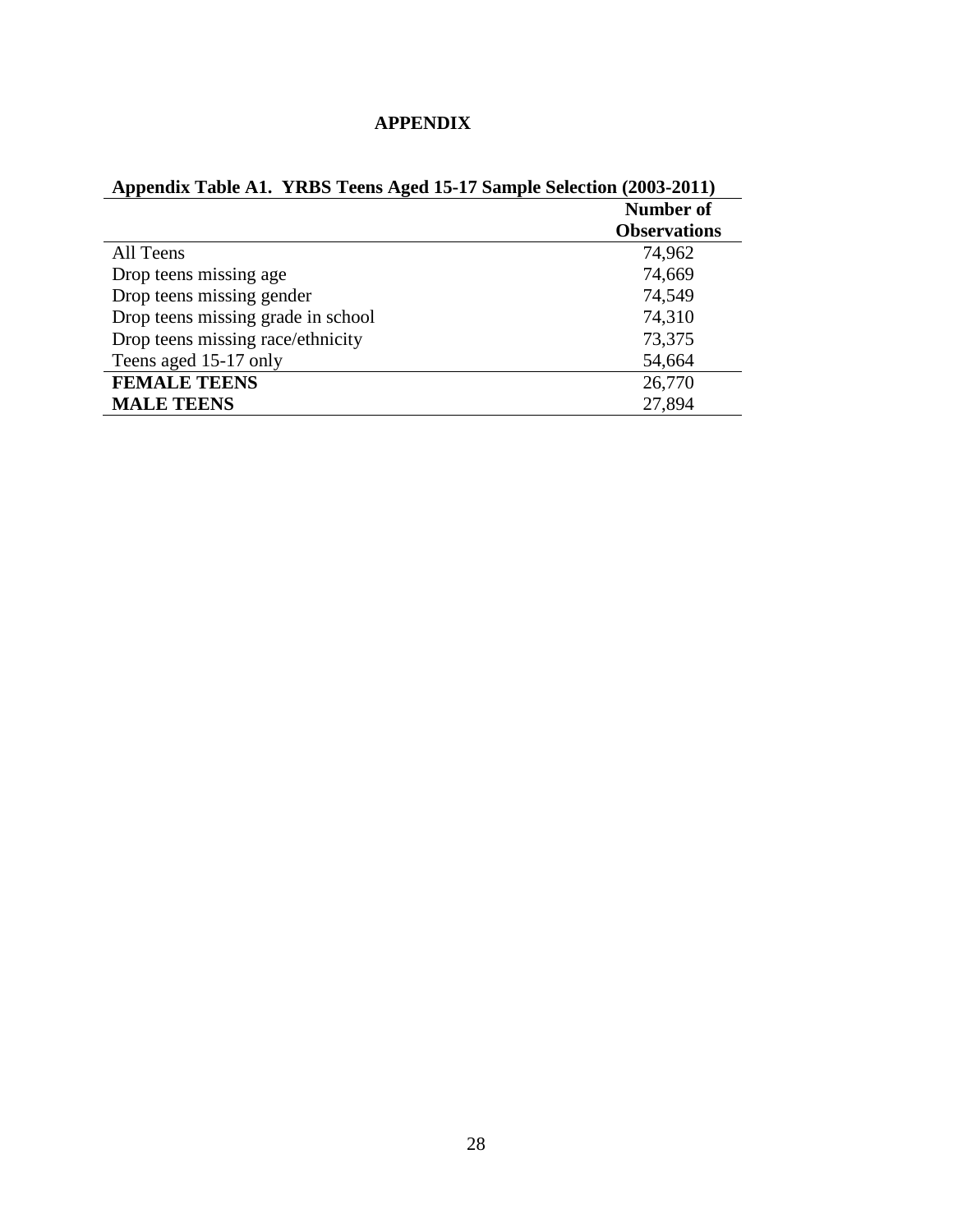|                                                | <b>Male</b>    | <b>Female</b>  |
|------------------------------------------------|----------------|----------------|
|                                                | $(N = 26,770)$ | $(N = 26,988)$ |
| <b>Dependent Variables:</b>                    |                |                |
| <b>Sexual Intercourse in Past Three Months</b> | 0.33           | 0.35           |
| Contraceptive Use at Last Intercourse          | 0.89           | 0.86           |
| Smoke in Past 30 Days                          | 0.20           | 0.20           |
| Smoke Daily in Past 30 Days                    | 0.06           | 0.06           |
| Alcohol Use in Past 30 Days                    | 0.42           | 0.43           |
| Marijuana in Past 30 Days                      | 0.24           | 0.19           |
| Overweight                                     | 0.32           | 0.25           |
| Obese                                          | 0.16           | 0.10           |
| <b>Economic Conditions:</b>                    |                |                |
| State yearly unemployment rate                 | 6.33           | 6.32           |
| [overall min 2.90, max 13.70]                  |                |                |
| <b>Individual Characteristics:</b>             |                |                |
| Age $15$                                       | 0.34           | 0.34           |
| Age $16$                                       | 0.35           | 0.34           |
| Age 17                                         | 0.31           | 0.32           |
| <b>NBNH</b>                                    | 0.69           | 0.68           |
| Non-Hispanic Black                             | 0.14           | 0.15           |
| Hispanic                                       | 0.17           | 0.17           |
| Grade 9                                        | 0.24           | 0.21           |
| Grade 10                                       | 0.35           | 0.34           |
| Grade 11                                       | 0.29           | 0.31           |
| Grade 12                                       | 0.12           | 0.14           |
| $Year = 2003$                                  | 0.21           | 0.20           |
| $Year = 2005$                                  | 0.18           | 0.19           |
| $Year = 2007$                                  | 0.18           | 0.19           |
| $Year = 2009$                                  | 0.22           | 0.22           |
| Year = $2011$                                  | 0.21           | 0.20           |
| <b>State Laws:</b>                             |                |                |
| Ln(Minimum Wage)                               | 1.15           | 1.15           |
| Minimum Driver's License Age                   | 16.07          | 16.08          |
| Maximum Compulsory Schooling Age               | 17.04          | 17.03          |
| <b>State Cigarette Price</b>                   | 2.25           | 2.25           |

### **Appendix Table A2. Sample Means and Proportions (YRBS 2003-2011)**

Note: Estimates are weighted and based upon non-missing values.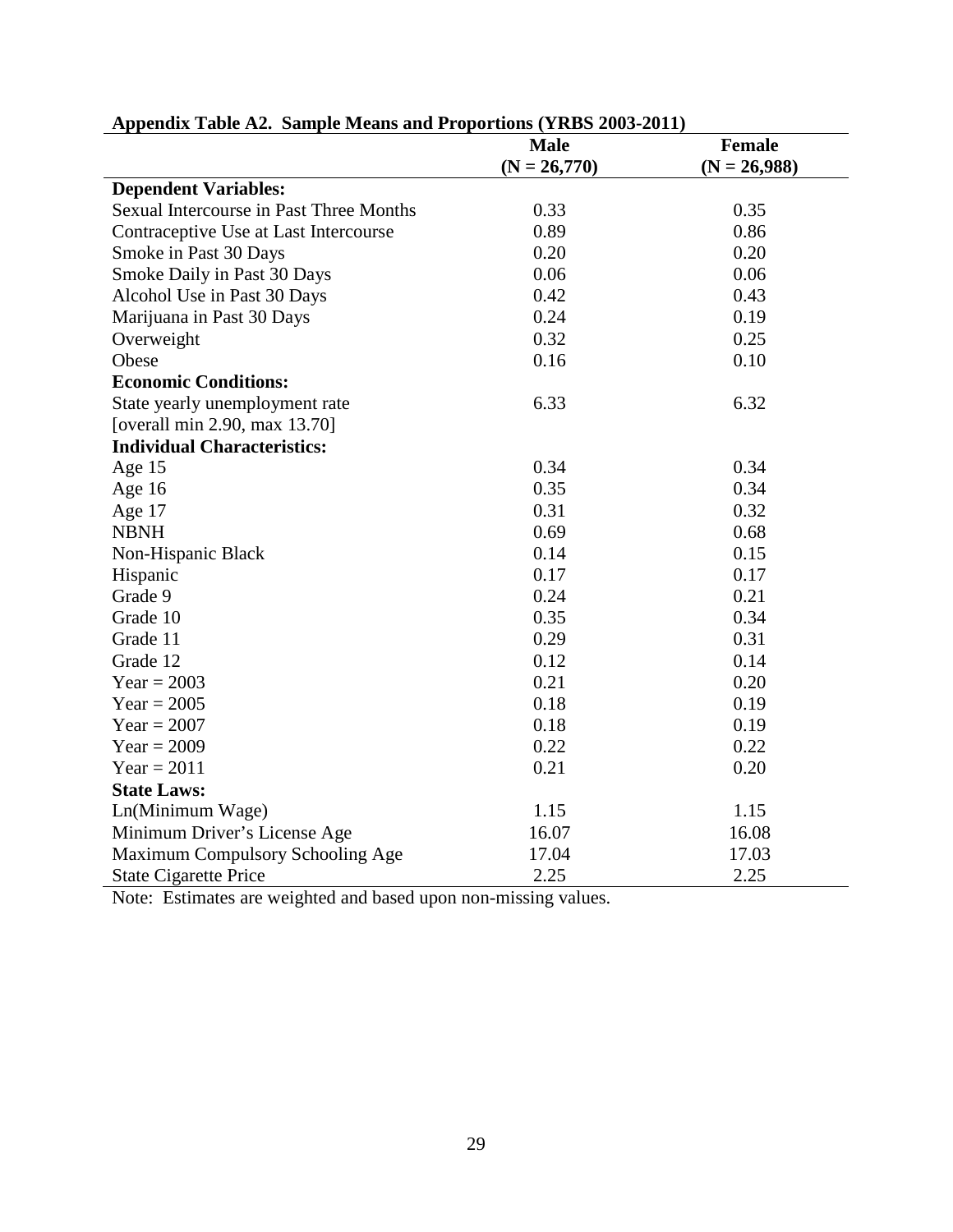|                | $\frac{1}{2}$<br><b>Sexual</b> |                      |                 | <b>Smoke</b>     |                       |              |            |              |
|----------------|--------------------------------|----------------------|-----------------|------------------|-----------------------|--------------|------------|--------------|
|                | Intercourse in                 | Contraceptive        | <b>Smoke in</b> | <b>Every Day</b> |                       |              |            |              |
|                | <b>Past Three</b>              | <b>Use if Sexual</b> | Past 30         | in Past 30       | <b>Alcohol Use in</b> | Marijuana in |            |              |
| <b>Sample</b>  | <b>Months</b>                  | <b>Intercourse</b>   | <b>Days</b>     | <b>Days</b>      | Past 30 Days          | Past 30 Days | Overweight | <b>Obese</b> |
| Panel 1. Boys  |                                |                      |                 |                  |                       |              |            |              |
| All            | 0.002                          | $-0.006$             | 0.006           | 0.005            | 0.009                 | 0.002        | 0.000      | 0.003        |
|                | (0.007)                        | (0.005)              | (0.008)         | (0.004)          | (0.008)               | (0.006)      | (0.006)    | (0.005)      |
| <b>NBNH</b>    | 0.008                          | $-0.014*$            | 0.006           | 0.003            | 0.007                 | $-0.007$     | 0.004      | 0.003        |
|                | (0.009)                        | (0.008)              | (0.009)         | (0.006)          | (0.008)               | (0.007)      | (0.009)    | (0.006)      |
| <b>Black</b>   | $-0.023$                       | 0.009                | 0.013           | 0.006            | $-0.010$              | $0.018**$    | $-0.012$   | 0.009        |
|                | (0.014)                        | (0.011)              | (0.014)         | (0.006)          | (0.014)               | (0.009)      | (0.012)    | (0.009)      |
| Hispanic       | 0.009                          | 0.002                | 0.009           | 0.002            | $0.028***$            | $0.010*$     | $-0.000$   | 0.008        |
|                | (0.007)                        | (0.009)              | (0.009)         | (0.003)          | (0.007)               | (0.005)      | (0.009)    | (0.008)      |
| N (All)        | 32,403                         | 11,309               | 34,155          | 34,155           | 32,975                | 35123        | 34,029     | 34,029       |
| Panel 2. Girls |                                |                      |                 |                  |                       |              |            |              |
| All            | 0.004                          | $-0.004$             | 0.005           | $0.006*$         | 0.009                 | 0.003        | $-0.002$   | $-0.004$     |
|                | (0.009)                        | (0.005)              | (0.007)         | (0.003)          | (0.006)               | (0.006)      | (0.007)    | (0.004)      |
| <b>NBNH</b>    | 0.011                          | $-0.004$             | 0.008           | 0.008            | 0.008                 | 0.005        | 0.005      | 0.002        |
|                | (0.012)                        | (0.006)              | (0.010)         | (0.005)          | (0.011)               | (0.008)      | (0.009)    | (0.005)      |
| <b>Black</b>   | 0.000                          | 0.004                | $-0.008$        | 0.001            | 0.016                 | $-0.009$     | $-0.003$   | $-0.016$     |
|                | (0.010)                        | (0.014)              | (0.007)         | (0.003)          | (0.010)               | (0.008)      | (0.014)    | (0.011)      |
| Hispanic       | $-0.008$                       | $-0.007$             | 0.001           | 0.004            | $-0.004$              | 0.003        | $-0.014$   | $-0.003$     |
|                | (0.009)                        | (0.009)              | (0.008)         | (0.003)          | (0.007)               | (0.009)      | (0.010)    | (0.004)      |
| N (All)        | 34,169                         | 12,270               | 35,831          | 35,831           | 34,494                | 36,535       | 34,495     | 34,495       |

**Appendix Table A3. Effects of the Unemployment Rate on Teenagers' Risky Behaviors for Teens Ages12-18, by Gender and Race/Ethnicity (YRBS 2003-2011)**

Notes: Linear probability models were estimated. YRBS weights used. Standard errors adjusted for clustering by state are reported in parentheses. Control variables include indicators for age, race and ethnicity (non-Hispanic black, other, Hispanic), grade in school, state laws (max compulsory schooling age, ln[minimum wage], minimum driver's license age), state and year fixed effects. In the smoking regressions, I also include the state cigarette price. Significance levels: \*\*\*  $p<0.01$ ; \*\*  $p<0.05$ ; \*  $p<0.10$ .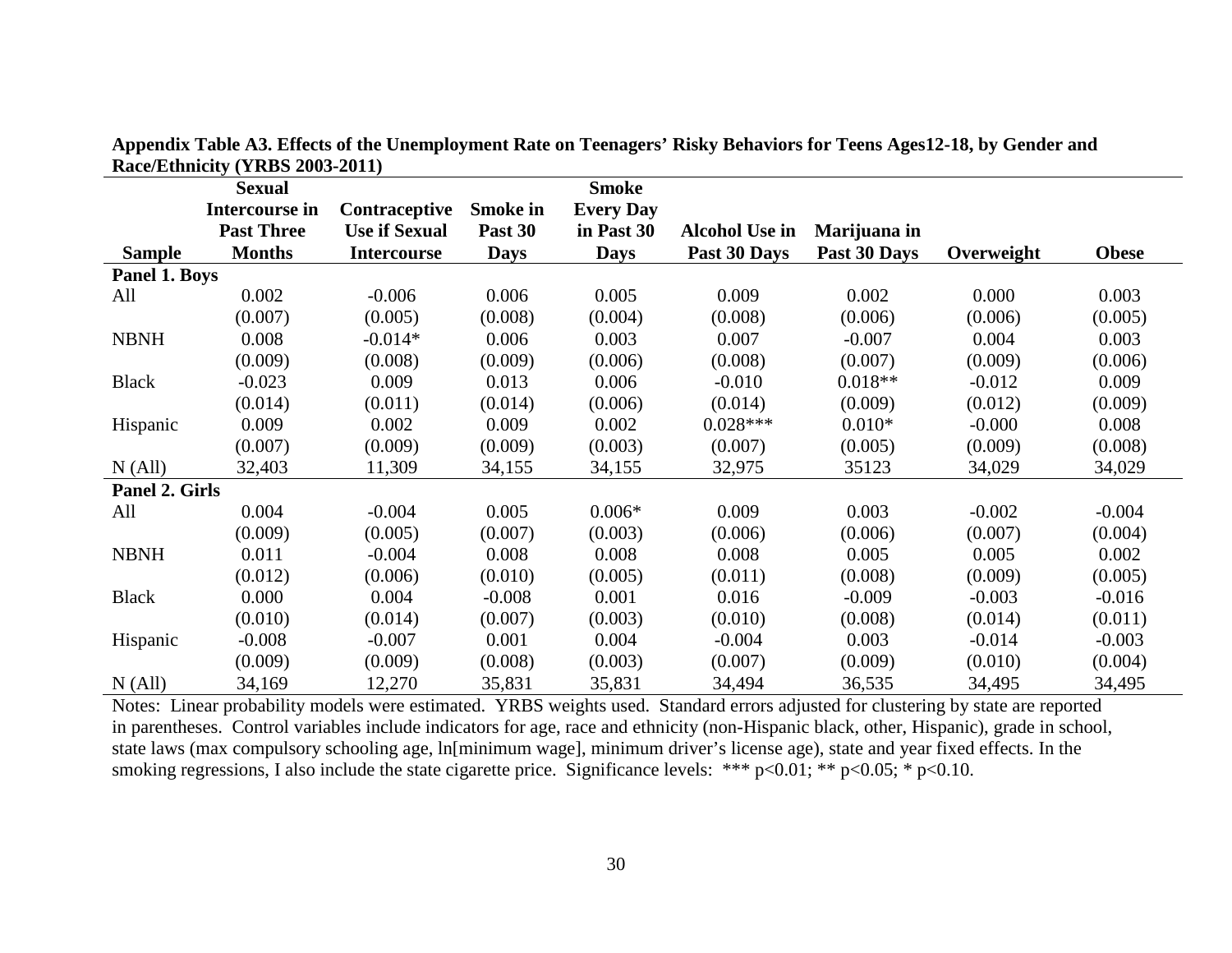| $\bf K$ acc/ $\bf E$ thincity (TRDS 1221-2011) |                |               |          |            |            |              |            |            |
|------------------------------------------------|----------------|---------------|----------|------------|------------|--------------|------------|------------|
|                                                | Sexual         |               |          | Smoke      |            |              |            |            |
|                                                | Intercourse in | Contraceptive | Smoke in | Every Day  | Alcohol    |              |            |            |
|                                                | Past Three     | Use if Sexual | Past 30  | in Past 30 | in Past 30 | Marijuana in |            |            |
|                                                | Months         | Intercourse   | Days     | Days       | Days       | Past 30 Days | Overweight | Obese      |
| Panel 1. Boys                                  |                |               |          |            |            |              |            |            |
| All                                            | $-0.001$       | $-0.003$      | $-0.000$ | 0.001      | 0.003      | 0.007        | $-0.006$   | $-0.004$   |
|                                                | (0.004)        | (0.004)       | (0.004)  | (0.003)    | (0.005)    | (0.006)      | (0.005)    | (0.004)    |
| <b>NBNH</b>                                    | $-0.001$       | $-0.004$      | $-0.000$ | 0.002      | 0.003      | 0.006        | $-0.008$   | $-0.009**$ |
|                                                | (0.005)        | (0.004)       | (0.004)  | (0.003)    | (0.005)    | (0.007)      | (0.007)    | (0.004)    |
| <b>Black</b>                                   | $-0.019$       | $-0.003$      | 0.006    | 0.003      | $-0.006$   | 0.013        | $-0.006$   | 0.006      |
|                                                | (0.012)        | (0.007)       | (0.012)  | (0.005)    | (0.013)    | (0.011)      | (0.011)    | (0.008)    |
| Hispanic                                       | $0.012*$       | $-0.001$      | 0.011    | 0.001      | $0.026***$ | $0.015**$    | $-0.001$   | 0.006      |
|                                                | (0.007)        | (0.007)       | (0.008)  | (0.003)    | (0.009)    | (0.006)      | (0.008)    | (0.007)    |
| N (All)                                        | 69,428         | 25,457        | 71,341   | 71,341     | 69,901     | 73,588       | 47,133     | 47,133     |
| Panel 2. Girls                                 |                |               |          |            |            |              |            |            |
| All                                            | $-0.001$       | 0.000         | 0.000    | 0.002      | 0.004      | 0.002        | $-0.003$   | $-0.003$   |
|                                                | (0.007)        | (0.003)       | (0.005)  | (0.003)    | (0.005)    | (0.004)      | (0.005)    | (0.003)    |
| <b>NBNH</b>                                    | $-0.000$       | 0.001         | 0.001    | 0.003      | 0.005      | 0.003        | $-0.001$   | $-0.001$   |
|                                                | (0.008)        | (0.003)       | (0.006)  | (0.004)    | (0.005)    | (0.005)      | (0.007)    | (0.005)    |
| <b>Black</b>                                   | 0.004          | 0.005         | $-0.009$ | 0.001      | 0.017      | $-0.005$     | 0.004      | $-0.009$   |
|                                                | (0.008)        | (0.012)       | (0.007)  | (0.003)    | (0.012)    | (0.008)      | (0.013)    | (0.010)    |
| Hispanic                                       | $-0.004$       | $-0.009$      | $-0.004$ | 0.001      | $-0.004$   | 0.002        | $-0.013$   | $-0.002$   |
|                                                | (0.009)        | (0.008)       | (0.006)  | (0.003)    | (0.007)    | (0.006)      | (0.010)    | (0.003)    |
| N (All)                                        | 73,559         | 26,959        | 75,023   | 75,023     | 73,606     | 76,880       | 48,114     | 48,114     |

**Appendix Table A4. Effects of the Unemployment Rate on Teenage Risky Behaviors for Teens Aged 12-18, by Gender and Race/Ethnicity (YRBS 1991-2011)**

Notes: Linear probability models were estimated. YRBS weights used. Standard errors adjusted for clustering by state are reported in parentheses. Control variables include indicators for age, race and ethnicity (non-Hispanic black, other, Hispanic), grade in school, state laws (max compulsory schooling age, ln[minimum wage], minimum driver's license age), state and year fixed effects. In the smoking regressions, I also include the state cigarette price. Significance levels: \*\*\*  $p<0.01$ ; \*\*  $p<0.05$ ; \*  $p<0.10$ .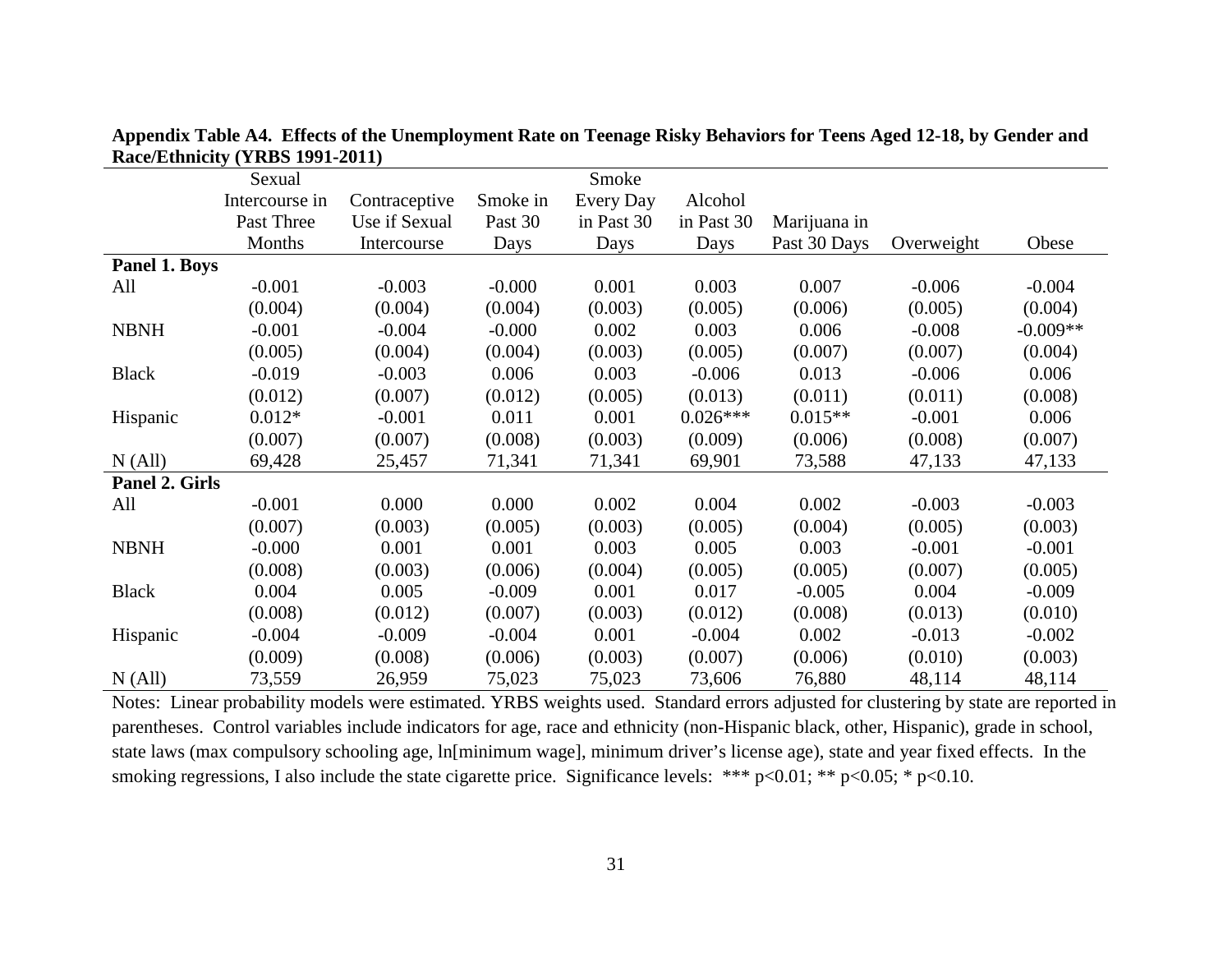|                                                           | <b>Number of Observations</b> |
|-----------------------------------------------------------|-------------------------------|
| Teens aged 15-17                                          | 5,863                         |
| Teens who live with at least one heterosexual parent      | 5,660                         |
| Drop teens who are married or cohabitating                | 5,645                         |
| Drop teens who have their own children                    | 5,613                         |
| Drop teens whose parent is missing education              | 5,580                         |
| Drop those who slept more than 20 hours on diary day      | 5,572                         |
| Drop those sick more than 4 hours on diary day            | 5,566                         |
| Drop those interviewed in summer months (between Memorial | 4,120                         |
| Day and Labor Day)                                        |                               |
| <b>FEMALE TEENS</b>                                       | 1,974                         |
| <b>MALE TEENS</b>                                         | 2,146                         |

#### **Appendix Table A5. ATUS Teen Sample Selection 2003-2011**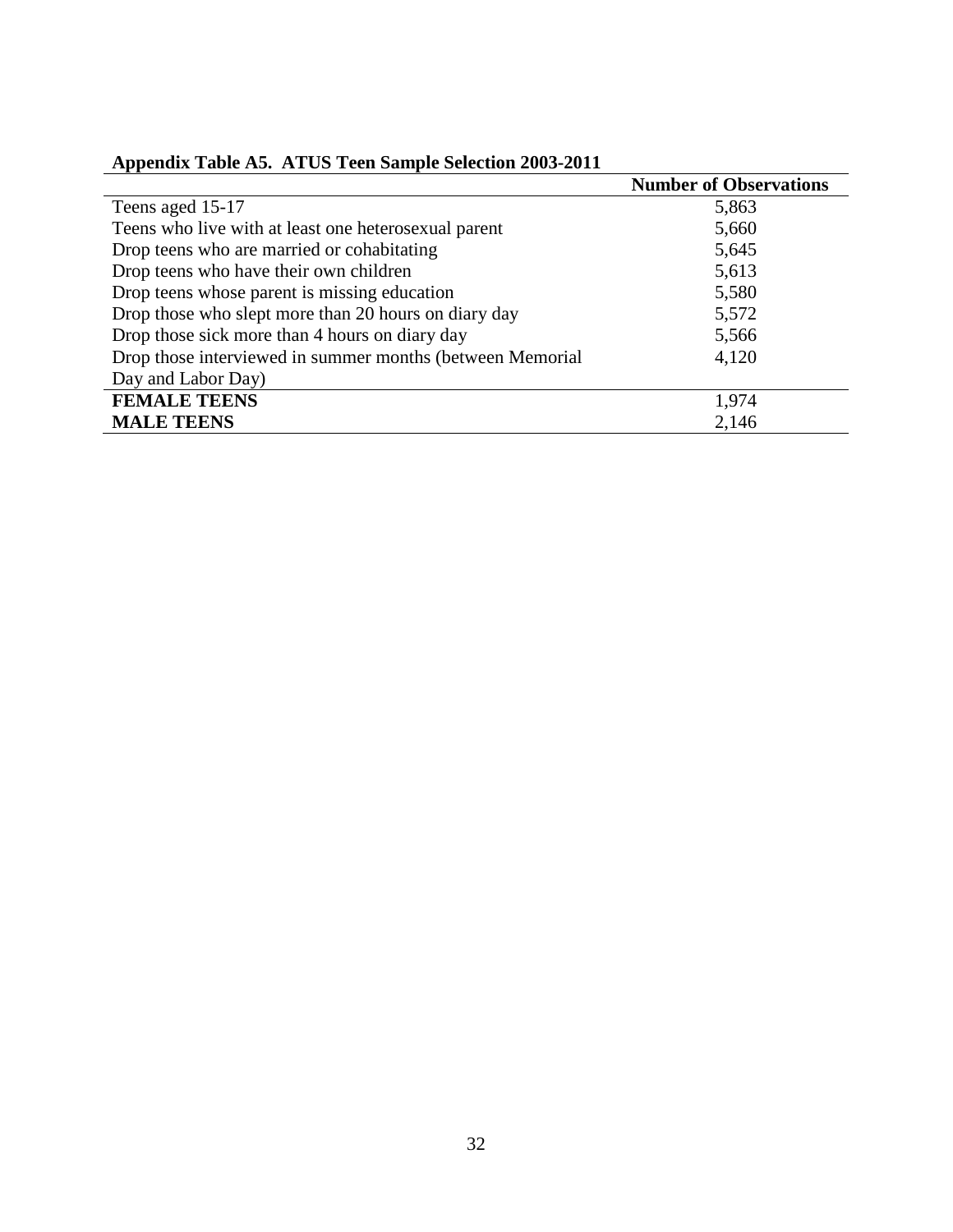|                                       | <b>Boys</b> | <b>Girls</b> |
|---------------------------------------|-------------|--------------|
|                                       | $(N=2,146)$ | $(N=1,974)$  |
| <b>Economic conditions:</b>           |             |              |
| <b>State Yearly Unemployment Rate</b> | 6.41        | 6.43         |
| [Overall min 2.49, max 13.80]         |             |              |
| <b>Individual characteristics:</b>    |             |              |
| <b>NBNH</b>                           | 0.63        | 0.68         |
| Hispanic                              | 0.23        | 0.18         |
| Non-Hispanic Black                    | 0.15        | 0.14         |
| Age $15$                              | 0.27        | 0.28         |
| Age $16$                              | 0.36        | 0.38         |
| Age 17                                | 0.37        | 0.34         |
| Immigrant                             | 0.24        | 0.22         |
| Live with both parents                | 0.74        | 0.71         |
| Live with single mother               | 0.21        | 0.24         |
| Live with single father               | 0.05        | 0.04         |
| Mother's age                          | 43.98       | 44.05        |
| Father's age                          | 46.62       | 46.77        |
| Mother high school dropout            | 0.14        | 0.13         |
| Mother high school                    | 0.26        | 0.25         |
| Mother some college                   | 0.32        | 0.31         |
| Mother college                        | 0.28        | 0.31         |
| Father high school dropout            | 0.16        | 0.12         |
| Father high school                    | 0.27        | 0.28         |
| Father some college                   | 0.25        | 0.25         |
| Father college                        | 0.33        | 0.35         |
| Two children in household             | 0.18        | 0.21         |
| Three or more children in household   | 0.12        | 0.12         |
| Youngest child infant                 | 0.05        | 0.04         |
| Youngest child preschooler            | 0.06        | 0.06         |
| Youngest child elementary student     | 0.27        | 0.28         |
| Child older than 18 in household      | 0.26        | 0.24         |
| All boy household children            | 0.58        | 0.57         |
| Mixed gender household children       | 0.18        | 0.20         |
| Live with other adults                | 0.33        | 0.31         |
| Resides in SMSA                       | 0.84        | 0.86         |
| Fall                                  | 0.33        | 0.33         |
| Winter                                | 0.33        | 0.36         |
| Spring                                | 0.34        | 0.31         |
| <b>State Laws:</b>                    |             |              |
| Ln (minimum wage)                     | 1.13        | 1.13         |
| Minimum driver's license age          | 16.07       | 16.08        |
| Maximum compulsory schooling age      | 17.17       | 17.18        |

### **Table A6. Teenagers' Mean Characteristics (ATUS 2003-2011)**

Notes: Survey weights used. Mother's and father's age and education means are for nonmissing observations due to differences in family structure.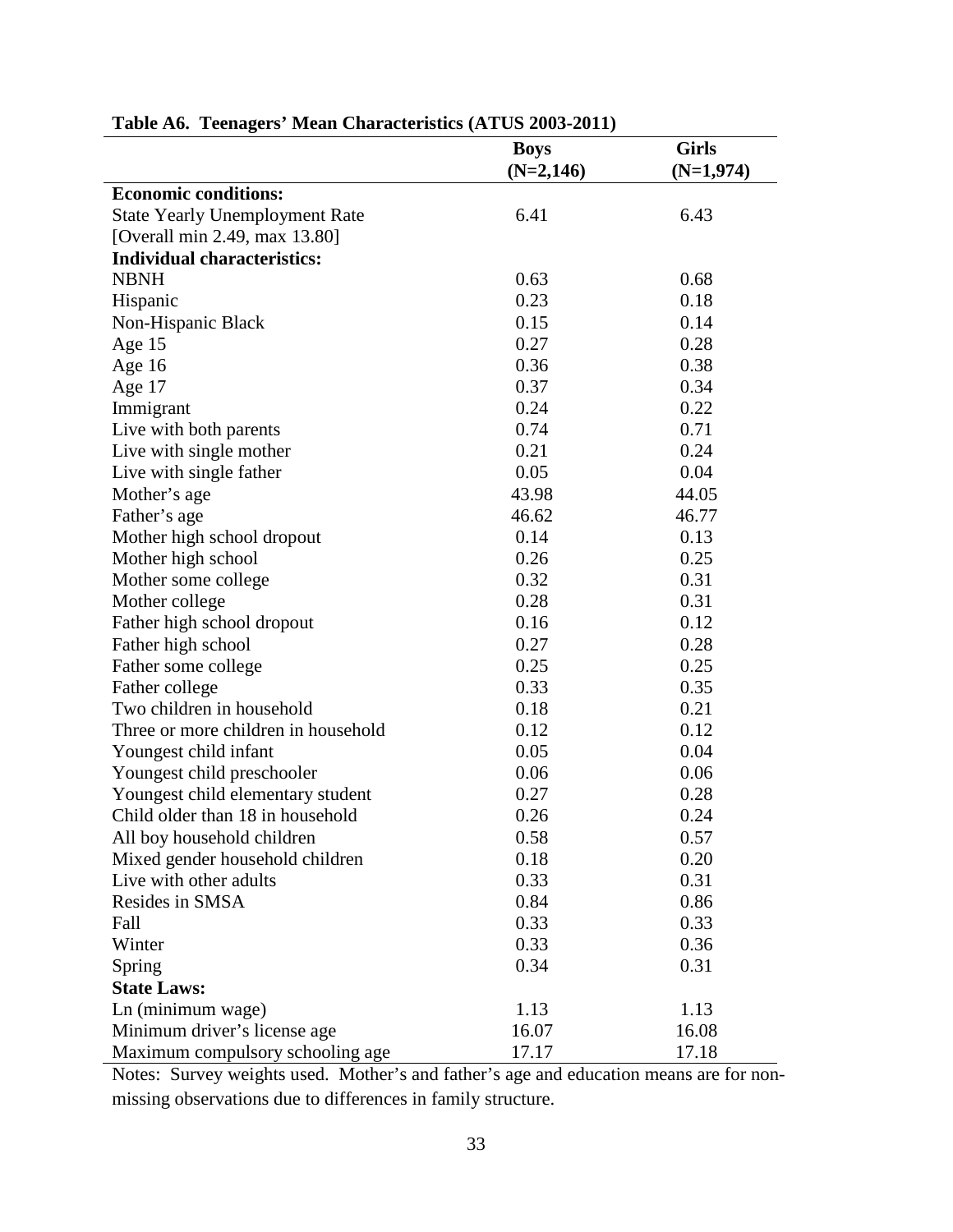|                                     | <b>Boys</b>  | Girls        |
|-------------------------------------|--------------|--------------|
| Urate                               | $-7.425*$    | 4.309        |
|                                     | (3.911)      | (6.835)      |
| Live with single mother             | $-40.261***$ | $-26.878*$   |
|                                     | (12.528)     | (13.752)     |
| Live with single father             | $-47.250***$ | $-62.221***$ |
|                                     | (17.484)     | (21.561)     |
| Hispanic                            | $-3.603$     | 31.909*      |
|                                     | (10.346)     | (16.600)     |
| Non-Hispanic black                  | $-25.738*$   | $-15.501$    |
|                                     | (13.190)     | (12.942)     |
| Immigrant                           | $-10.030$    | 1.836        |
|                                     | (9.597)      | (11.117)     |
| Age $16$                            | $-18.461*$   | $-10.515$    |
|                                     | (10.849)     | (12.016)     |
| Age 17                              | $-24.778**$  | $-23.608**$  |
|                                     | (11.122)     | (11.131)     |
| Mother's age                        | $-0.169$     | $-3.602$     |
|                                     | (6.130)      | (5.671)      |
| Mother's age squared                | $-5.785$     | 30.256       |
|                                     | (70.266)     | (63.384)     |
| Father's age                        | 11.874**     | $-0.978$     |
|                                     | (4.682)      | (5.893)      |
| Father's age squared                | $-108.720**$ | 9.198        |
|                                     | (49.507)     | (59.720)     |
| Mother HS dropout                   | $-1.006$     | 25.164       |
|                                     | (12.245)     | (18.602)     |
| Mother some college                 | $-3.525$     | 3.759        |
|                                     | (11.684)     | (13.104)     |
| Mother college                      | $-7.832$     | $-12.478$    |
|                                     | (11.488)     | (13.722)     |
| Father HS dropout                   | $-1.727$     | $-43.375$    |
|                                     | (13.369)     | (30.316)     |
| Father some college                 | 8.563        | 1.777        |
|                                     | (10.046)     | (13.067)     |
| Father college                      | 25.587**     | 12.856       |
|                                     | (12.390)     | (14.987)     |
| Two children in household           | $-6.343$     | $-8.638$     |
|                                     | (10.514)     | (9.804)      |
| Three or more children in household | $-10.867$    | $-35.077*$   |
|                                     | (18.160)     | (18.899)     |
| Youngest child infant               | 6.018        | 20.444       |
|                                     | (20.861)     | (20.372)     |
| Youngest child preschooler          | 5.589        | 22.947       |
|                                     | (17.290)     | (27.897)     |
|                                     |              |              |

| Appendix Table A7. OLS Estimates: Time with Either Parent (ATUS 2003-2011) |  |  |
|----------------------------------------------------------------------------|--|--|
|----------------------------------------------------------------------------|--|--|